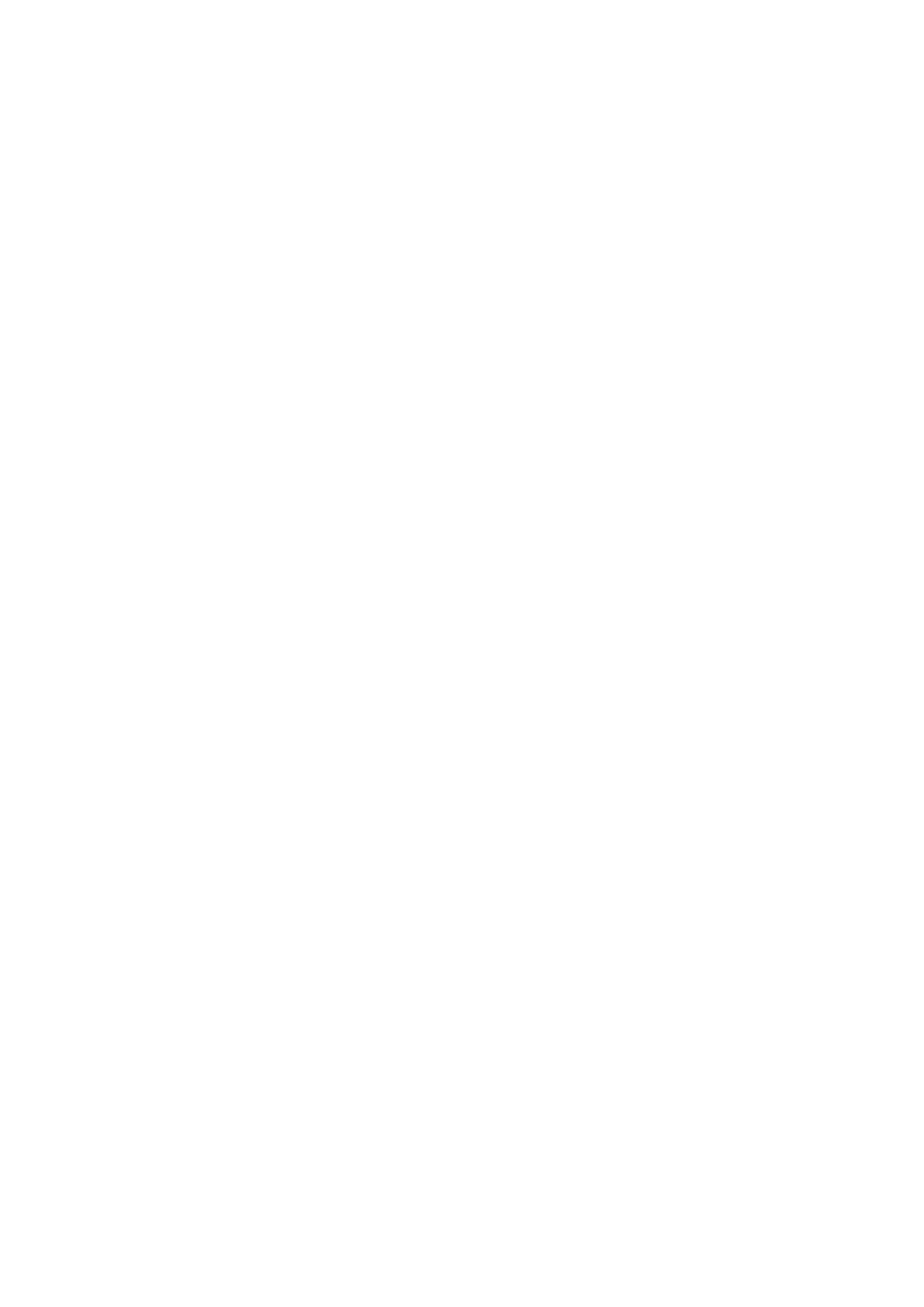# **CONTENTS**

#### *Disclaimer*

*This document contains forward-looking statements that relate to future events and future operating, economic and financial results of Campari Group. By their nature, forward-looking statements involve risk and uncertainty because they depend on the occurrence of future events and circumstances. Actual results may differ materially from those reflected in forward-looking statements due to a variety of factors, most of which are outside of the Group's control.*

*The official text is the Italian version of the document. Any discrepancies or differences arisen in the translation are not binding and have no legal effect. In case of any dispute on the content of the document, the Italian original shall always prevail.*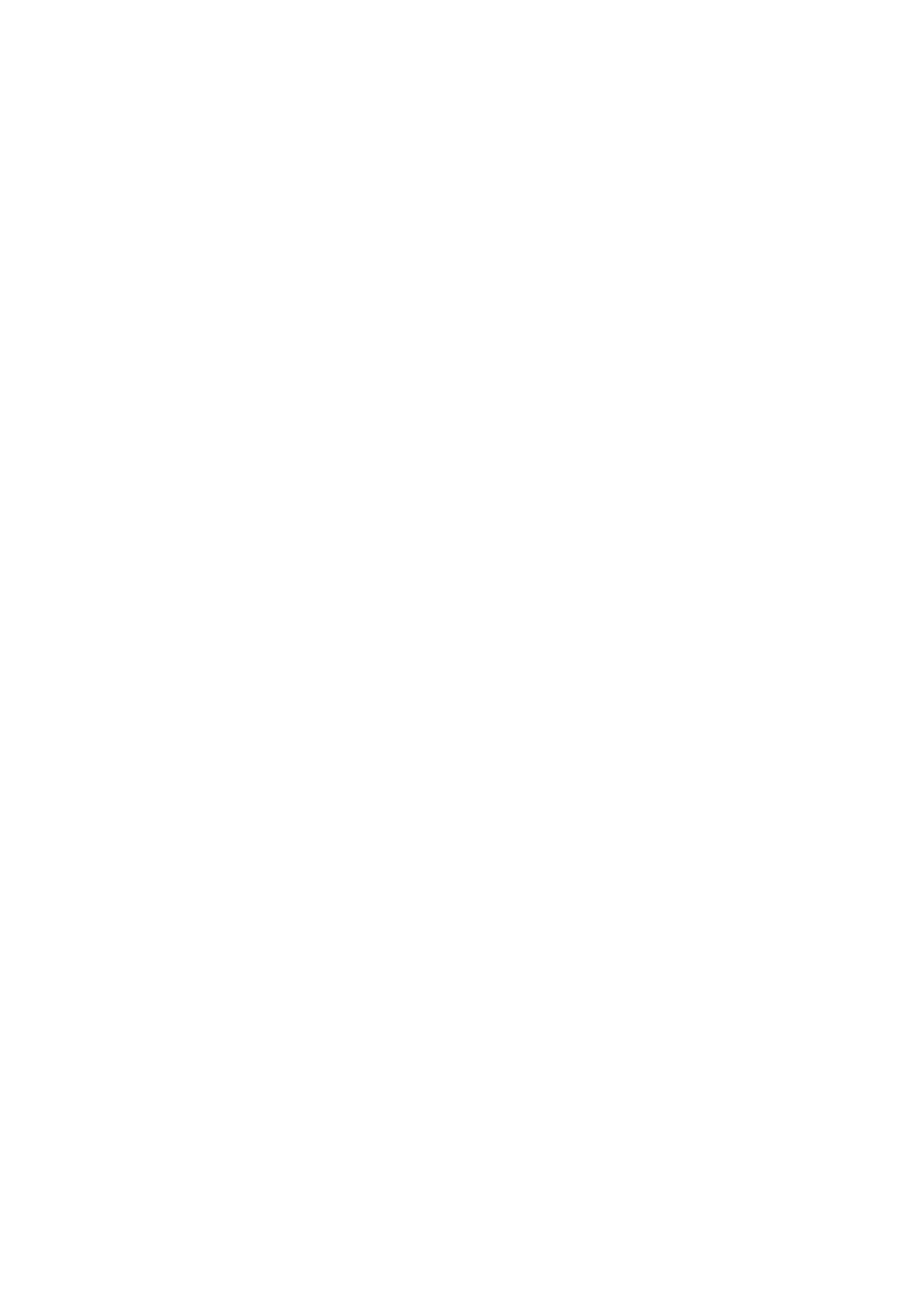# **Highlights**

This interim report on operations at 30 September 2014 was prepared in compliance with the provisions of Legislative Decree 58/1998 as subsequently amended (the 'TUF'), as well as the regulation adopted by Consob with Resolution 11971 of 14 May 1999 as subsequently amended (the 'Issuer Regulations').

The recognition and measurement criteria are the same as those used to prepare the 2013 annual financial statements and the half-year financial statements to 30 June 2014, to which reference is made. This document has not been audited.

| first nine months                             | 30 September 2014  | 30 September 2013  | change   |                |  |
|-----------------------------------------------|--------------------|--------------------|----------|----------------|--|
|                                               |                    |                    | total    | constant rates |  |
|                                               | $\epsilon$ million | $\epsilon$ million | %        | %              |  |
| <b>Net sales</b>                              | 1,060.5            | 1,052.5            | 0.8%     | 5.9%           |  |
| Contribution margin                           | 391.8              | 392.6              | $-0.2%$  | 4.6%           |  |
| <b>EBITDA before non-recurring items</b>      | 222.7              | 229.2              | $-2.8%$  | 1.5%           |  |
| <b>EBITDA</b>                                 | 189.4              | 224.5              | $-15.6%$ |                |  |
| <b>Result from recurring activities</b>       | 193.7              | 198.6              | $-2.5%$  | 1.7%           |  |
| <b>Operating result</b>                       | 160.3              | 193.9              | $-17.3%$ |                |  |
| Operating margin (operating result/net sales) | 15.1%              | 18.4%              |          |                |  |
| Profit before tax                             | 117.3              | 149.9              | $-21.7%$ |                |  |
| Group profit before tax                       | 116.9              | 149.5              | $-21.8%$ |                |  |
|                                               | 30 September 2014  | 31 December 2013   |          |                |  |
|                                               | $\epsilon$ million | $\epsilon$ million |          |                |  |
|                                               |                    |                    |          |                |  |
| Net debt                                      | 1,035.0            | 852.8              |          |                |  |

| Q <sub>3</sub>                                | Q3 2014            | Q3 2013            |          | change         |
|-----------------------------------------------|--------------------|--------------------|----------|----------------|
|                                               |                    |                    | total    | constant rates |
|                                               | $\epsilon$ million | $\epsilon$ million | %        | %              |
| <b>Net sales</b>                              | 374.3              | 353.9              | 5.8%     | 8.2%           |
|                                               |                    |                    |          |                |
| Contribution margin                           | 138.0              | 134.6              | 2.5%     | 4.8%           |
|                                               |                    |                    |          |                |
| <b>EBITDA before non-recurring items</b>      | 79.5               | 83.6               | $-4.9%$  | $-3.4%$        |
| <b>EBITDA</b>                                 | 49.3               | 83.8               | $-41.1%$ |                |
|                                               |                    |                    |          |                |
| <b>Result from recurring activities</b>       | 69.3               | 73.2               | $-5.4%$  | -4.0%          |
| <b>Operating result</b>                       | 39.1               | 73.4               | $-46.8%$ |                |
| Operating margin (operating result/net sales) | 10.4%              | 20.7%              |          |                |
|                                               |                    |                    |          |                |
| Profit before tax                             | 26.0               | 57.7               | $-54.9%$ |                |
| Group profit before tax                       | 25.9               | 57.6               | $-55.1%$ |                |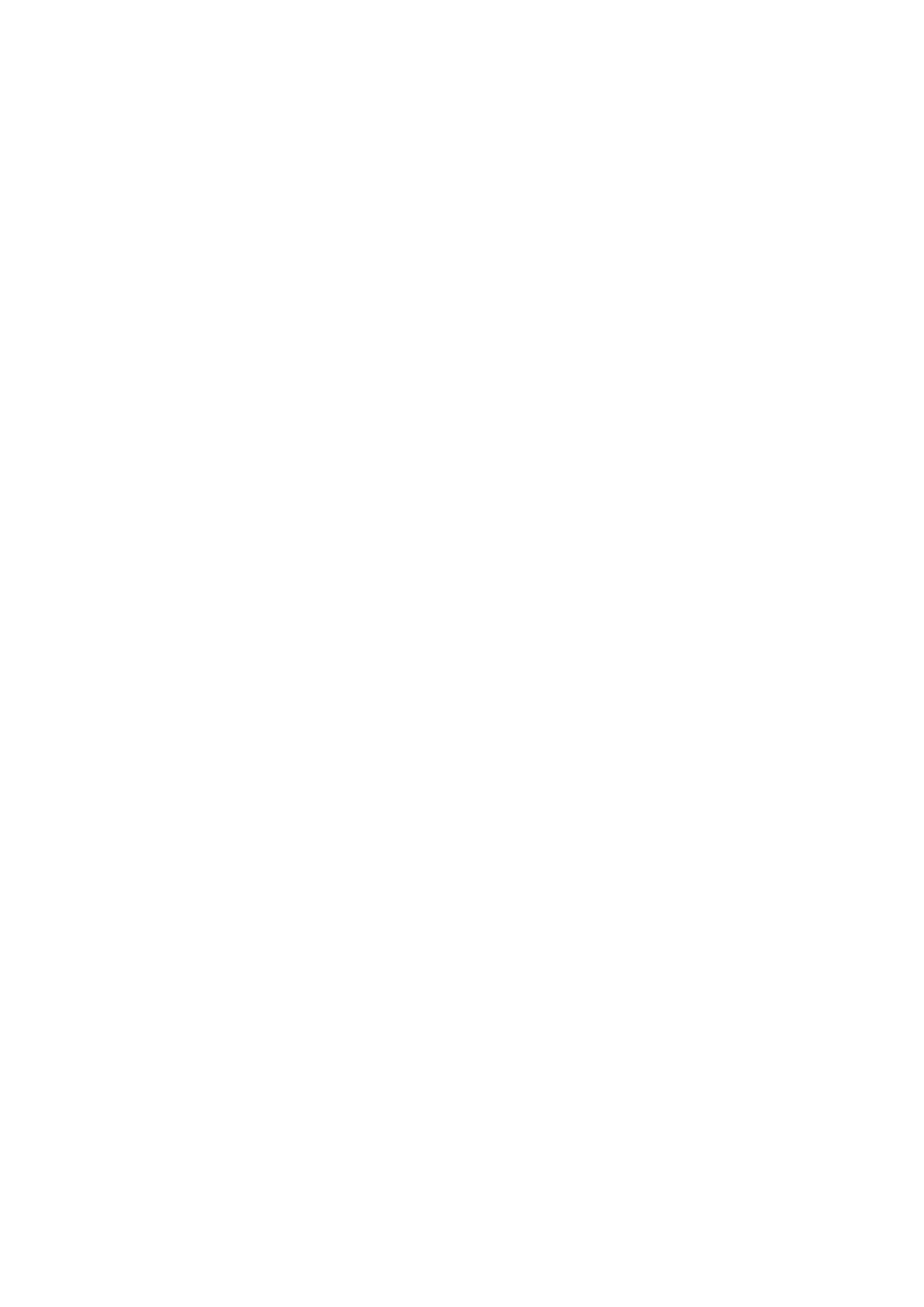# **Corporate officers**

#### **Board of Directors**<sup>(1)</sup>

| Luca Garavoglia        | Chairman                                                             |
|------------------------|----------------------------------------------------------------------|
| Robert Kunze-Concewitz | Managing Director and Chief Executive Officer                        |
| Paolo Marchesini       | Managing Director and Chief Financial Officer                        |
| Stefano Saccardi       | <b>Managing Director</b>                                             |
|                        | and General Counsel and Business Development Officer                 |
| Eugenio Barcellona     | Director and member of the Control and Risks Committee               |
|                        | and the Remuneration and Appointments Committee (4)(5)               |
| Camilla Cionini-Visani | Director and member of the Control and Risks Committee               |
|                        | and the Remuneration and Appointments Committee <sup>(4)(5)(6)</sup> |
| Karen Guerra           | Director <sup>(6)</sup>                                              |
| Thomas Ingelfinger     | Director and member of the Control and Risks Committee               |
|                        | and the Remuneration and Appointments Committee <sup>(4)(5)(6)</sup> |
| Marco P. Perelli-Cippo | Director                                                             |

#### **Board of Statutory Auditors**(2)

| Pellegrino Libroia | Chairman                 |
|--------------------|--------------------------|
| Enrico Colombo     | <b>Standing Auditor</b>  |
| Chiara Lazzarini   | <b>Standing Auditor</b>  |
| Giovanni Bandera   | <b>Alternate Auditor</b> |
| Graziano Gallo     | <b>Alternate Auditor</b> |
| Piera Tula         | <b>Alternate Auditor</b> |

#### **Independent auditors**(3)

PricewaterhouseCoopers S.p.A.

<sup>(1)</sup> The nine members of the Board of Directors were appointed on 30 April 2013 by the shareholders' meeting and will remain in office for the three-year period 2013-2015. At the same shareholders' meeting, Luca Garavoglia was appointed Chairman and granted powers in accordance with the law and the Company's articles of association.

At a meeting held on the same date, the Board of Directors gave Managing Directors Robert Kunze-Concewitz, Paolo Marchesini and Stefano Saccardi the following powers for three years until approval of the 2015 financial statements:

- individual signature: powers of ordinary representation and management, within the value or time limits established for each type of function;
- joint signature: powers of representation and management for specific types of function, within the value or time limits deemed to fall outside ordinary activities.

 $^{(2)}$  The Board of Statutory Auditors was appointed on 30 April 2013 by the shareholders' meeting for the three-year period 2013-2015.

<sup>(3)</sup> On 30 April 2010, the shareholders' meeting appointed PricewaterhouseCoopers S.p.A. as its independent auditors for the nine-year period 2010-2018.

(4)(5) The Control and Risks Committee and the Remuneration and Appointments Committee were appointed by the Board of Directors on 30 April 2013 for the three-year period 2013-2015.

(6) Independent director.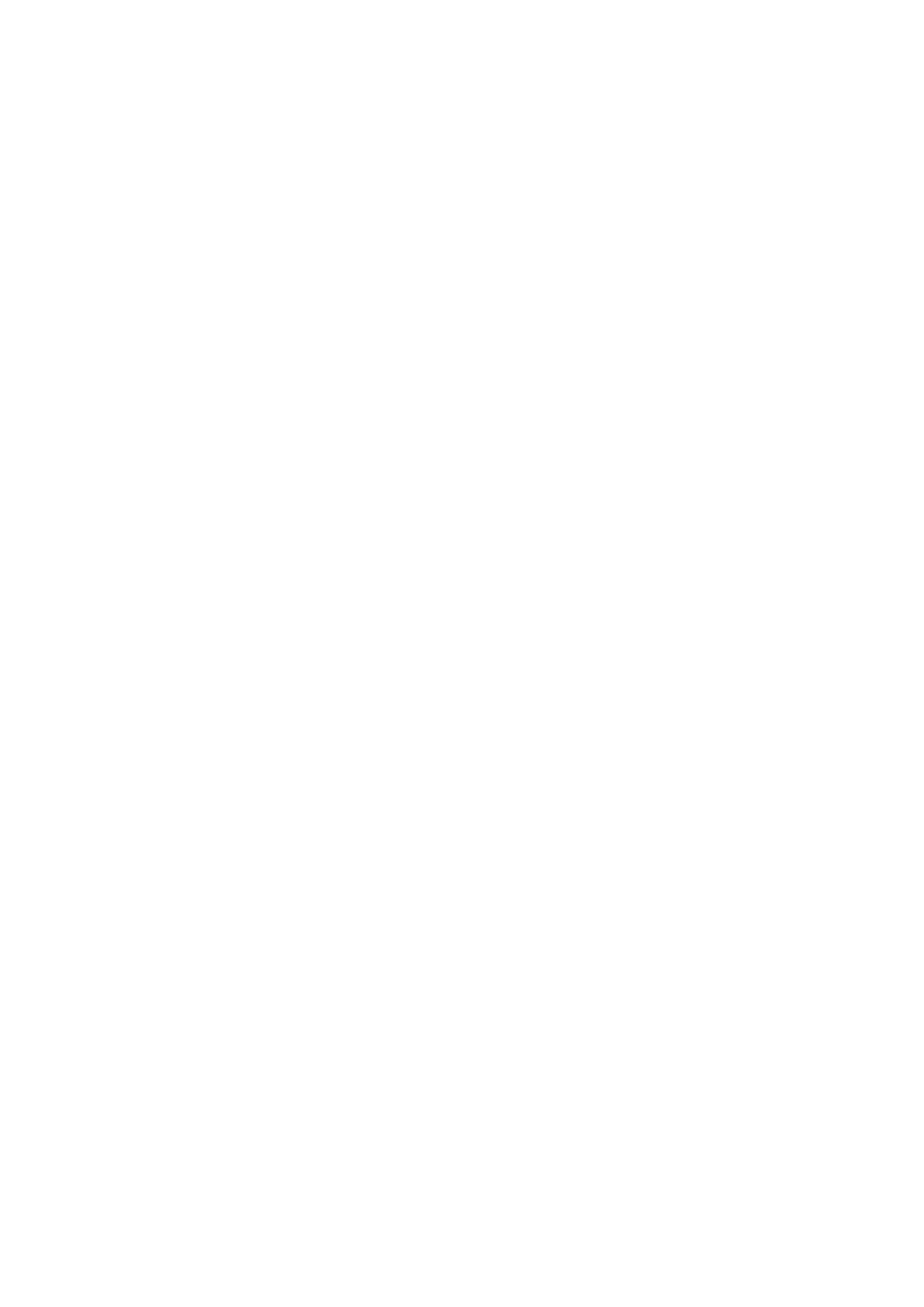# **Management report on operations**

# **Significant events during the period**

# **Acquisitions and sales of companies, brands and distribution rights**

#### **Acquisition of Forty Creek Distillery Ltd.**

On 2 June 2014, Gruppo Campari completed the acquisition of 100% of Forty Creek Distillery Ltd.

The acquired company is an independent market leader in the Canadian spirits market. The acquired business includes the full brand portfolio of Forty Creek Distillery Ltd., the stocks, distilleries and manufacturing facilities and a hospitality centre located in Grimsby, Ontario (Canada).

This transaction has enabled the Group to build its critical mass in key North American markets and marks its first move into the important Canadian whisky segment. Moreover, it adds a high-end premium brand to its current portfolio of brown spirits, a high-potential strategic category, especially in the US market.

The product portfolio includes whisky, vodka, brandy, rum and liqueurs, with Forty Creek Canadian whisky as its core brand. The Forty Creek whisky family includes Barrel Select, Copper Pot Reserve and Forty Creek Cream Whisky and offers high-end limited releases, including Forty Creek Confederation Oak, Double Barrel and a special John K. Hall Reserve. Forty Creek is the fastest-growing brand in the Canadian whisky category in Canada, and it is well-positioned in the high-potential US market.

The total price of the transaction was  $\epsilon$  133.6 million, which includes a total price of C\$ 198.2 million paid in cash ( $\epsilon$ 133.7 million at the exchange rate on the closing date) and financial cash and cash equivalents at the closing date of € 0.1 million. The transaction price was based on a multiple of 14.5 times EBITDA for the financial year ended 31 March 2014

In the financial year ended 31 March 2014, the acquired company recorded net sales of C\$ 40.3 million and EBITDA of C\$ 13.7 million.

#### **Acquisition of Fratelli Averna S.p.A.**

On 3 June 2014, Gruppo Campari completed the acquisition of 100% of Fratelli Averna S.p.A. (hereinafter 'Averna Group').

Fratelli Averna S.p.A. has its head office in Caltanissetta (Sicily). It is a leading company in the spirits market in Italy, and the owner of Averna, the bitters with the second-highest sales in Italy and one of the best-known and popular Italian liqueurs in the world. In addition, Averna Group owns a portfolio of products characterised by their premium positioning, high profitability and leadership in the categories concerned, including Braulio, a herb-based bitters that is particularly popular in northern Italy, Limoncetta, a naturally sweet liqueur obtained from lemon peel, and Grappa Frattina.

The acquisition of Averna Group is an opportunity to leverage the direct distribution structure in key markets for brands acquired in order to accelerate their profitable growth in keeping with the growth strategy through acquisitions.

The total purchase price for 100% of Fratelli Averna S.p.A. was € 103.7 million, consisting of a cash payment of € 98.0 million and financial net debt of € 5.7 million and corresponding to a multiple of 9.2 times pro-forma EBITDA for the year ended 31 December 2013.

In the year ended 31 December 2013, Averna Group generated total net sales of € 61.8 million, an increase of 3.1% over the previous year. About 48% of sales were from the Averna and Braulio brands. The remaining sales came from a spirits portfolio that includes the Limoncetta and Grappa Frattina brands. In terms of geographical distribution, Italy represents about 65% of the total revenues of the business acquired, while the remaining 35% of sales are generated mainly in Germany and Austria.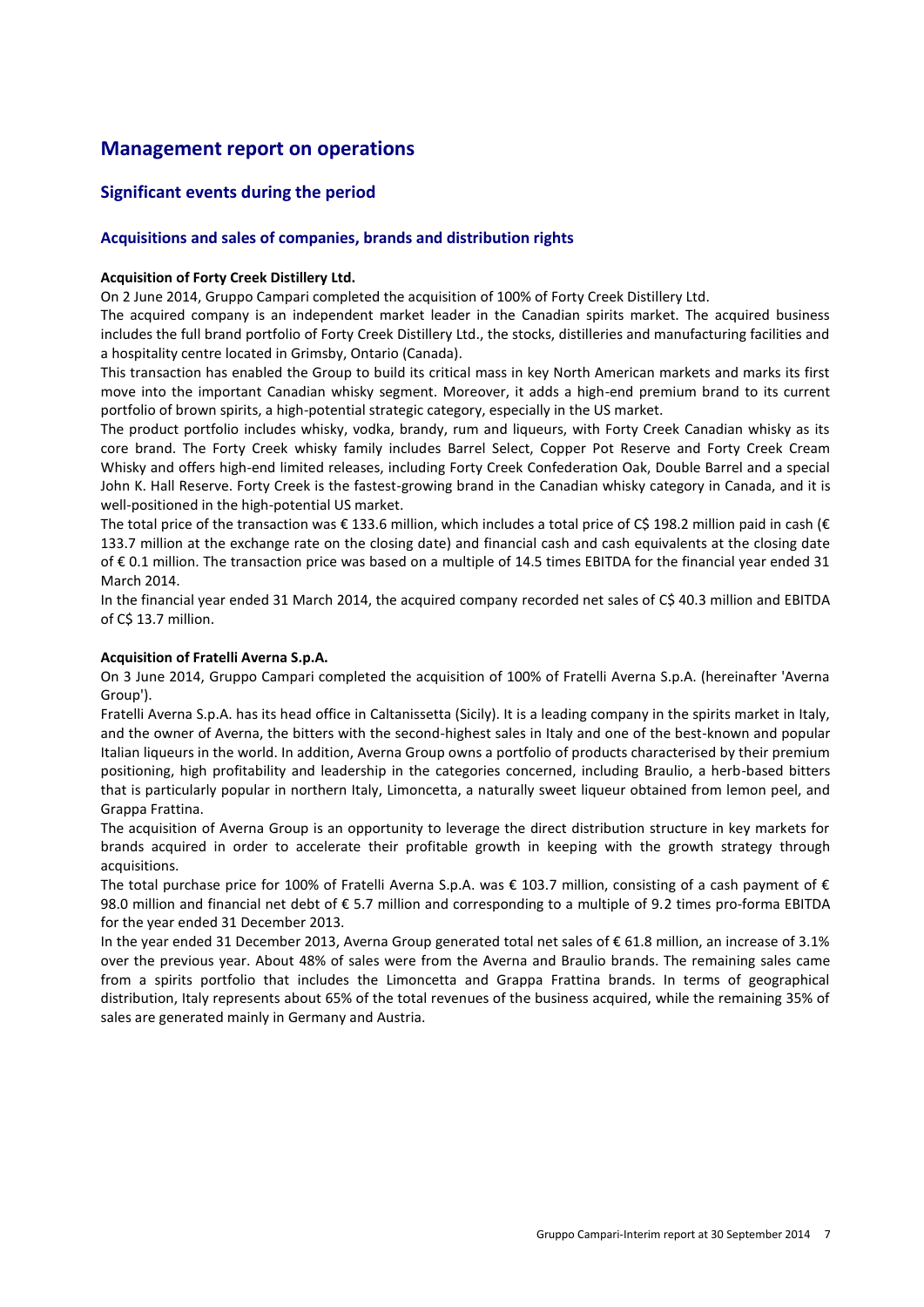#### **Consolidation and reinforcement of the sales force in Canada and the UK**

The Group brand distribution businesses in Canada and the UK will be transferred respectively to subsidiaries Forty Creek Distillery Ltd. on 1 January 2015 and J. Wray & Nephew (UK) Ltd. on 1 March 2015.

The Group integrated these companies as part of the acquisition of Forty Creek in the first half of 2014 and the Jamaican acquisition in 2012, respectively. The respective sales forces are now being reinforced in the aim of capitalising on the growth opportunities for the Group's entire portfolio in Canada and the UK.

#### **Acquisition of the distribution of Molinari Sambuca in Germany and the duty-free channel**

On 1 April 2014, the Group began to distribute Molinari Sambuca Extra in Germany and other selected markets based on agreements entered into with the Molinari family, which also include the distribution of Molinari Caffè in Germany.

#### **Creation of Campari Peru S.A.C.**

On 18 August 2014, the Group set up Campari Peru S.A.C., a company that has been operational since October 2014 and is responsible for all marketing and coordination activities for countries in South America, except for Brazil and Argentina, in order to ensure a more comprehensive oversight of these markets and to support the growth of the Group's brands.

#### **Sale of CISC 'Odessa Sparkling Wine Company' in Ukraine**

The sale of CISC 'Odessa Sparkling Wine Company', brand-owner of Odessa sparkling wine, was completed on 24 April 2014.

At 31 December 2013, the Group had already adjusted the company's asset values to the estimated sale value, resulting in a total write-down of  $\epsilon$  4.1 million.

In Ukraine, the Group's products are distributed by Campari Ukraine LLC, a company established in 2013.

#### **Sale of a non-core production and commercial business in Jamaica**

As part of the Group's streamlining process, on 30 June 2014 it sold the non-core business that produces and sells the 'Clean Clean' brand of detergents in Jamaica.

The business, which generated insignificant net revenues for the Group in 2013, was sold at a loss of  $\epsilon$  0.2 million.

#### **Sale of Société Civile du Domaine de Lamargue and Lamargue S.a.r.l.**

The sale of Société Civile du Domaine de Lamargue and Lamargue S.a.r.l, manufacturing and commercial companies operating in the wines sector, was completed on 1 August 2014.

This transaction formed part of the Group's streamlining process and included the sale of all the companies' assets except for all Lamargue-branded products in China.

#### **Termination of the distribution of Cachaça 51 and Santa Teresa rum in Italy**

In the first few months of 2014, the agreements to distribute Cachaça 51 and Santa Teresa rum in Italy were terminated in order to promote the distribution of the Group's own products, Sagatiba and Appleton. The impact on the Group's sales is not significant (around 0.1%).

#### **Termination of the distribution of Flor de Caña in the US**

In the first few months of 2014, the agreements to distribute Flor de Caña in the US were terminated in order to focus on the distribution of the Appleton rum portfolio.

In 2013, Flor de Caña sales represented around 1% of the Group's turnover.

#### **Termination of the distribution of Kimberly Clark consumer products in Jamaica**

In February 2014, the agreements to distribute Kimberly Clark consumer products in Jamaica were terminated. The decision is consistent with the Group's desire to maintain only sufficiently profitable distribution agreements. The impact on the Group's annual sales, based on revenue achieved in 2013, is around 0.5%.

#### **Termination of the distribution of products under the Suntory brand**

Following the acquisition of Beam Inc. by Suntory Holdings Ltd. and the subsequent change in Suntory's distribution and marketing presence on the US market, Suntory announced that, as of the second half of 2014, it would terminate its agreement with Gruppo Campari for the distribution in the US of products under the Suntory brand. The portfolio includes Midori, Yamazaki, Hibiki, Hakashu, Bowmore, Glen Garioch, McClelland's and Auchentoshan. In 2013, US sales of Suntory-branded products represented around 1% of Group sales.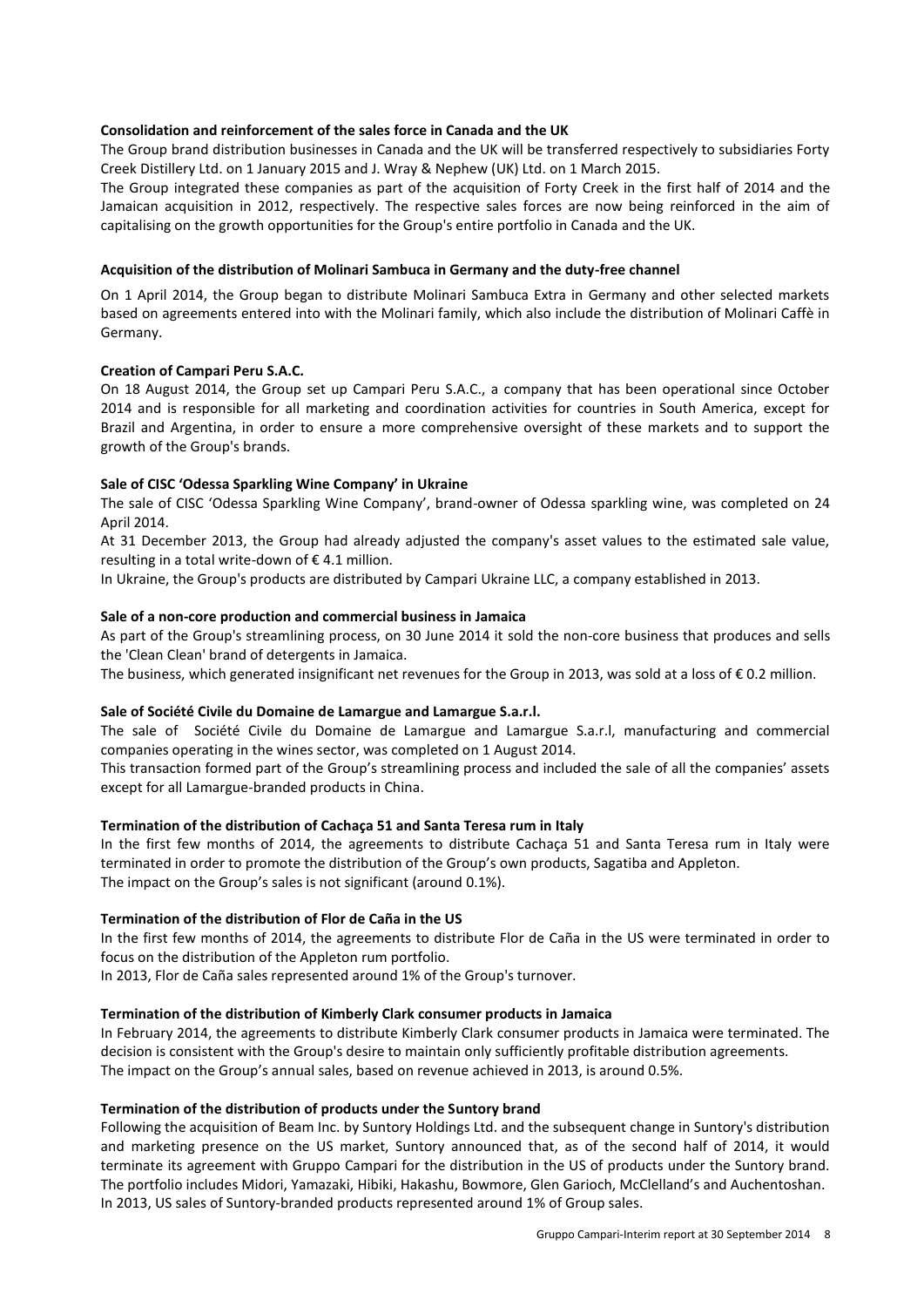#### **Innovation and new product launches**

#### **Launch of Crodino Twist**

A new product comprising two varieties of the Crodino brand - Crodino Twist Agrumi and Crodino Twist Frutti Rossi, both in larger sizes than the current Crodino product - was launched in Italy in January 2014.

#### **Launch of the new Green Apple flavour of SKYY liqueurs**

The Green Apple flavour of SKYY liqueurs was launched in Italy in early 2014, with the aim of expanding the distribution of these products.

#### **Launch of Mondoro vermouth**

In early 2014, the line extension in the premium vermouth segment of Mondoro was launched in Russia. The new product aims to increase the brand's presence in the premium segment of the Russian market.

#### **Launch of the new Cinzano vermouth drink**

In the first few months of 2014, the new Cinzano 1757 drink was launched in the premium segment in Argentina, Italy and North America. This red vermouth takes its name from the year the brand was created.

#### **Launch of flavoured sparkling wine in Germany and Belgium**

Naturally flavoured varieties of Cinzano and Riccadonna were introduced, in Germany and Belgium respectively, during the second quarter of 2014.

#### **Launch of Wild Turkey Diamond**

In July 2014, the Group launched the limited-edition Wild Turkey Diamond to celebrate master distiller Jimmy Russell's 60th anniversary at the Lawrenceburg distillery.

#### **Other significant events**

#### **Continuation of the restructuring process and the refocusing of the products portfolio**

Following the completion of the acquisition of Fratelli Averna S.p.A. on 3 June 2014, it has become necessary to begin a restructuring process to adjust the business objectives to Gruppo Campari's strategies. In particular, Averna and Braulio brands are being transferred into the Gruppo Campari organisations. The distribution of the two brands will be moved to Group's sales network in Italy as of January 1, 2015. The programme includes a redundancy procedure, launched on 16 September 2014, which involves a total of 45 members of staff from the production, sales, administrative and business support structure, 35 of whom are based in the Caltanissetta production facility and 10 in the offices of Finale Emilia. Under the procedure, defined on 3 November 2014 with the trade unions, staff may be reassigned within Gruppo Campari, or be provided with outplacement support and financial incentives.

Furthermore, following the resolution of current agreements, Averna and Braulio will be distributed in Germany and Austria by Gruppo Campari from 1 January 2015, while transition of distribution in other international markets is in progress.

The rationalisation of the business in Jamaica continues, with the Group announcing that it is to withdraw from the non-core activity of general merchandise distribution during the first quarter of 2015. This will enable the Group to focus more on developing its spirits portfolio, by downsizing its local organisational structure.

Finally, following internal and external events that have affected the Wine Business Unit, the Group decided to refocus this business unit, in order to make the management of its own brand product portfolio more efficient. The growth strategy will focus on products with higher margins, with the objective of developing in more profitable markets so as to achieve a progressive improvement in the product and geographical mix.

During the third quarter, in connection with the still wine business, the events mentioned above have been considered triggering events leading to the performance of impairment test of the net assets included in the Group consolidated financial statements. The result of the impairment test shows that the carrying amount of the business exceeds the related recoverable amount. This difference is not belonging to temporary or contingency events and consequently an impairment loss of € 16.1 million is included in the figures at 30 September 2014 and allocated to the Italy cash-generating unit, to which this goodwill relates to.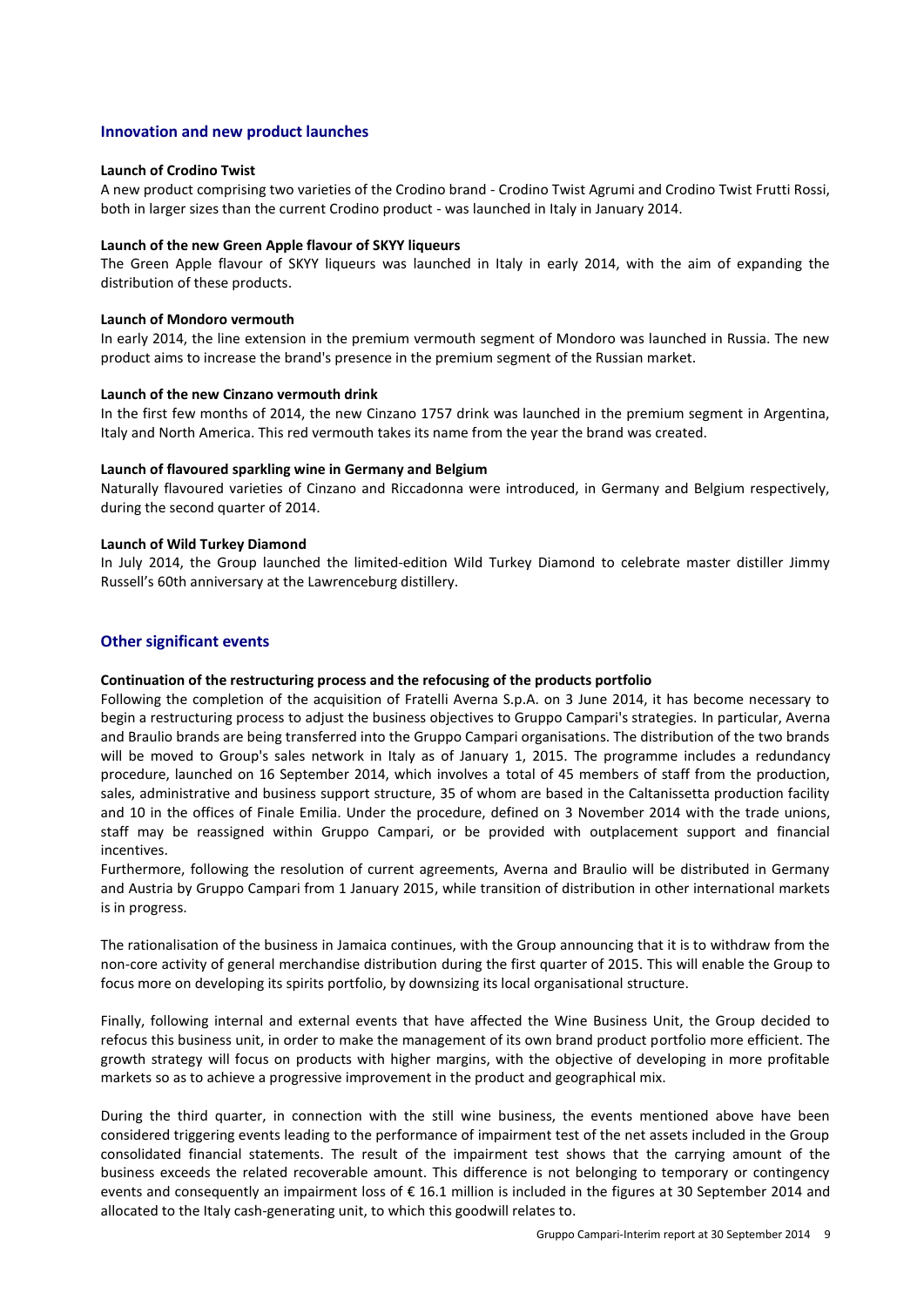Furthermore, an amount of  $\epsilon$  11.7 million has been recognised at 30 September 2014 for charges and provision accruals in connection with the above restructuring and reorganization processes.

Since the above non-recurring charges, totalling € 27.8 million, were subject to reasonable estimates as at the date of this report, the actual charges that will be recorded at the end of the processes could differ from these estimates.

#### **Sponsorship agreement between Aperol and Manchester United**

Aperol is the official global spirits partner of Manchester United from 1 January 2014 until the end of the 2016/17 season. The brand appears on the Old Trafford digital advertising boards during Premier League, FA Cup and Capital One Cup matches. A brand launch program has also been activated in the key markets, with above-the-line and below-the-line communications, which includes on-trade, digital and public relations activities.

#### **Opening of visitor centre in Lawrenceburg, Kentucky**

The new visitor centre in Lawrenceburg, Kentucky, the site of one of the Group's distilleries, opened on 15 April 2014. Thanks to the Kentucky Bourbon Trail, which provides visibility and information on the art of producing bourbon, the Group expects to receive some 80,000 visitors annually.

#### **Purchase of own shares**

Between 1 January and 30 September 2014, the Group bought 2,399,964 own shares at an average price of € 5.84, and sold 3,176,372 shares after stock option exercises.

At 30 September 2014, the Parent Company held 4,340,416 own shares, equivalent to 0.75% of the share capital.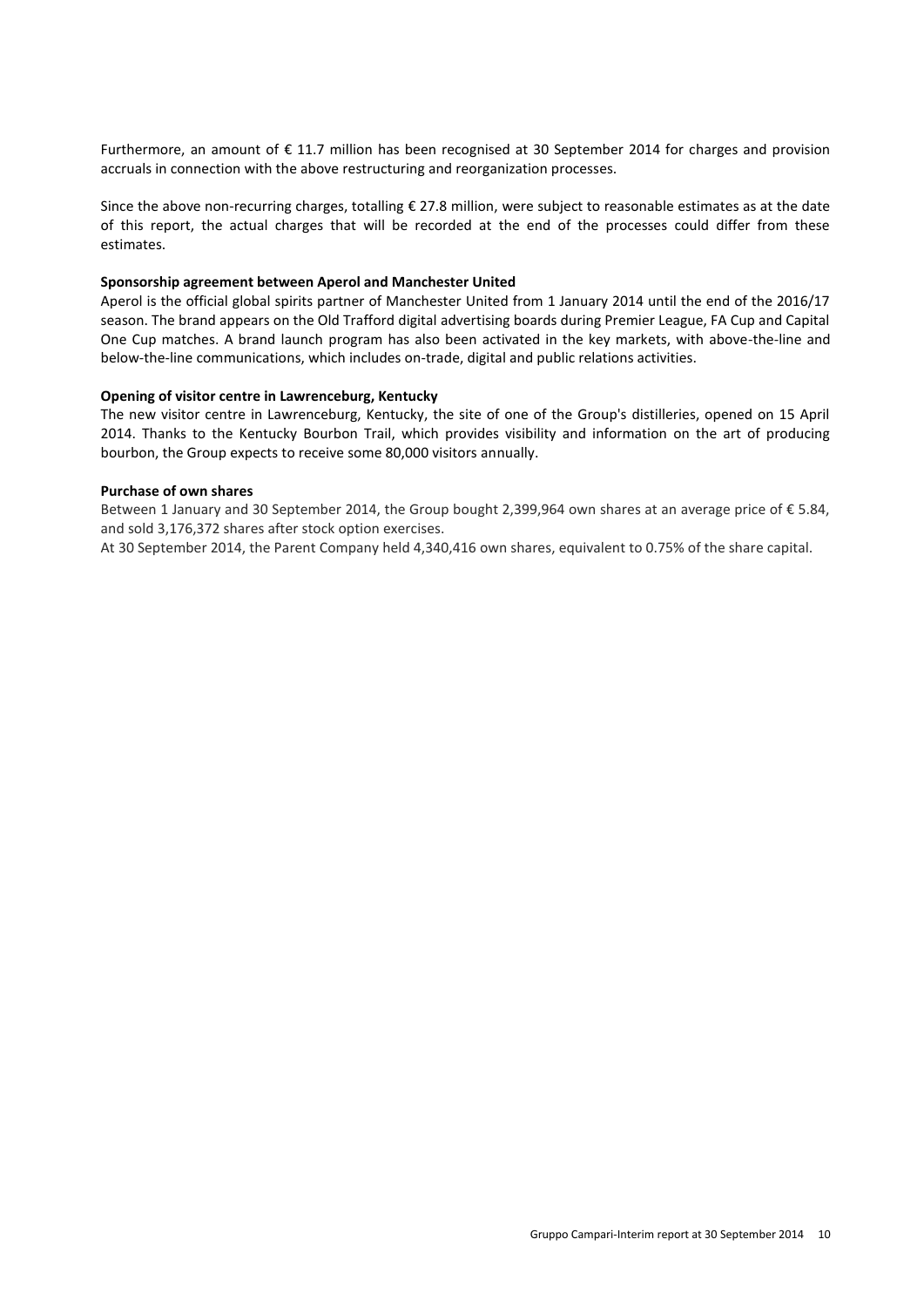# **Sales performance in the first nine months of 2014**

#### **Overall performance**

In the first nine months of 2014, the Group's net sales came in at € 1,060.5 million, and were overall in line with the figure for 2013, with a total increase of 0.8%, on the back of organic growth of 3.8% and a perimeter effect of 2.8%. However, the negative exchange rate effect of 5.1% largely eroded this growth, as shown in the following table:

|                                              | $\epsilon$ million | % change on first nine months of 2013 |
|----------------------------------------------|--------------------|---------------------------------------|
| net sales 1 January 2013 - 30 September 2014 | 1,060.5            |                                       |
| net sales 1 January 2013 - 30 September 2014 | 1,052.5            |                                       |
| total change                                 | 8.0                | $0.8\%$                               |
| of which:                                    |                    |                                       |
| organic change                               | 32.7               | 3.1%                                  |
| perimeter effect                             | 29.0               | 2.8%                                  |
| exchange rate effect                         | $-53.7$            | $-5.1%$                               |
| total change                                 | 8.0                | 0.8%                                  |

The changes above are analysed below.

The next section comments on trends in organic growth for the key geographical areas. Finally, we report on the global organic growth of the Group's main brands.

#### **Organic change**

In terms of organic growth, the rather slow start to the year, marked by a contraction of 3.0% in the first quarter, was subsequently offset by a positive performance in the second quarter (+9.4%) and an overall positive third quarter (+1.7%), with growth over the first nine months of 3.1%, a slightly lower rate than in the first six months of the year, when it was 3.8%.

The main market trends that marked the third quarter, and consequently had an impact on the first nine months of the year, were as follows:

- in the US, a strong recovery in shipments for the main franchises, in line with expectations, which enabled the Group to make up the ground lost as a result of the slowdown in the first half of the year, leading to organic growth over nine months of 0.4% (+8.6% in the third quarter alone);
- in South America, continued sound growth and the development of the Group's business, particularly in Argentina;
- in Italy, growth of 4.2% in the first nine months, despite a sharp slowdown in the third quarter (-5.1%), owing to a mix of negative factors, including a short summer and an unfavourable comparison with the very high figures of the third quarter of 2013;
- in the Rest of Europe, an overall stable performance, but with different trends in certain countries, affected in the last few quarters by macroeconomic phenomena, political-financial crises, climate factors and a general fall in consumer confidence; looking at the two main markets of the region, the contraction in Germany continued (-5.2% on nine months), while Russia closed the first nine months at the level of the previous year in a context of ongoing volatility; in contrast, many markets in central Europe, including France, Austria, Switzerland and Belgium, continued to perform very well;
- in Asia and the Rest of the World, an overall positive performance in the first nine months, with growth on markets such as Australia, New Zealand and Japan currently having temporarily stalled, while other markets such as Nigeria and South America continue to trend upwards.

As regards the main product categories, the first nine months of the year were marked by the following phenomena:

|                                               | 2014               |        | 2013               | % change |             |
|-----------------------------------------------|--------------------|--------|--------------------|----------|-------------|
|                                               | $\epsilon$ million | %      | $\epsilon$ million | %        | 2014 / 2013 |
| top 6 international franchises <sup>(1)</sup> | 541.2              | 51.0%  | 560.0              | 53.2%    | $-3.4%$     |
| high-potential brands <sup>(2)</sup>          | 154.0              | 14.5%  | 140.5              | 13.3%    | 9.6%        |
| key local brands <sup>(3)</sup>               | 190.0              | 17.9%  | 182.4              | 17.3%    | 4.1%        |
| agency brands                                 | 100.0              | 9.4%   | 98.5               | 9.4%     | 1.5%        |
| non-core business                             | 75.2               | 7.1%   | 71.0               | 6.8%     | 5.9%        |
| total                                         | 1.060.5            | 100.0% | 1,052.5            | 100.0%   | 0.8%        |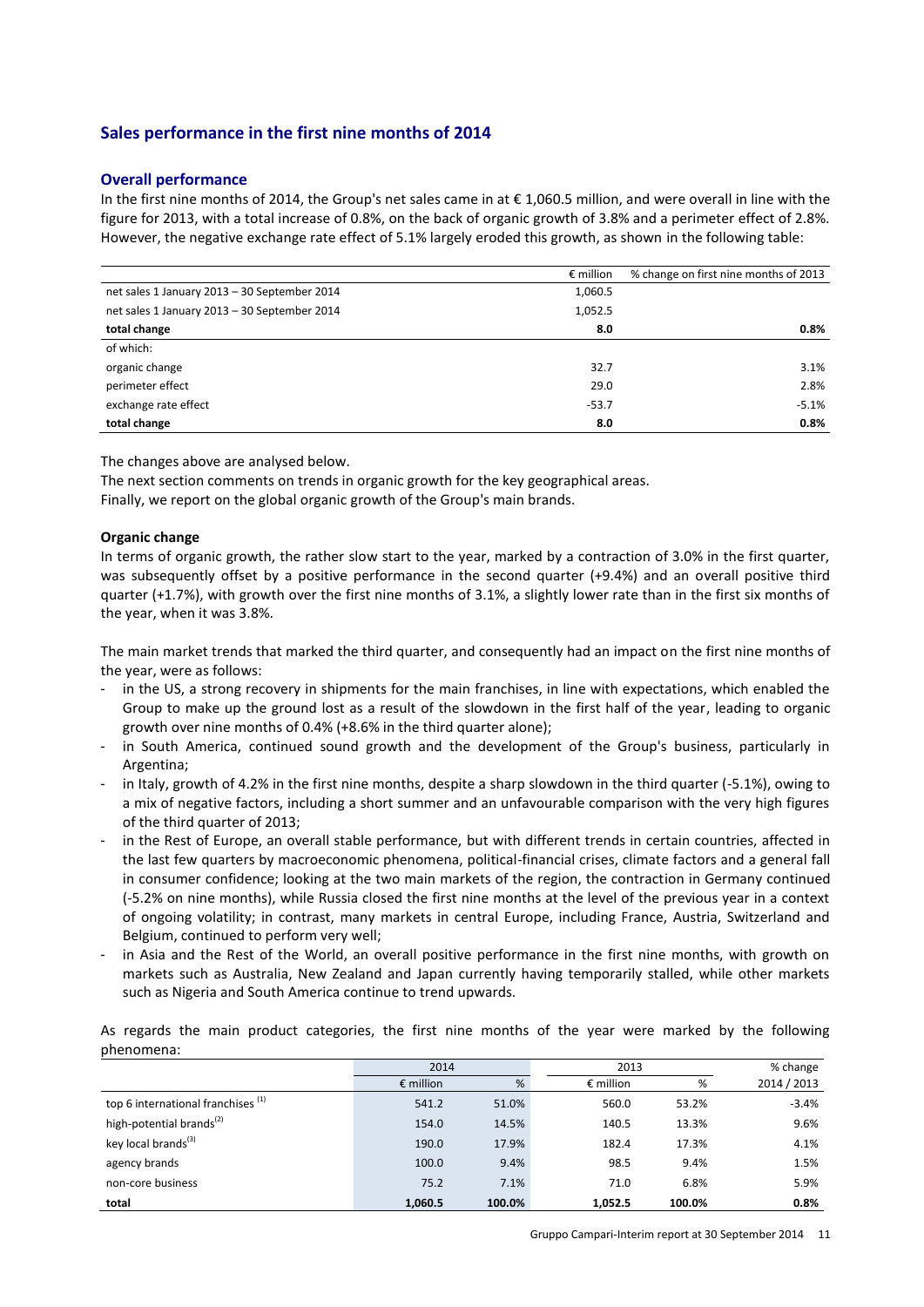| breakdown of % change                         | total   | organic change | perimeter effect | exchange rate effect |
|-----------------------------------------------|---------|----------------|------------------|----------------------|
| Top 6 international franchises <sup>(1)</sup> | $-3.4%$ | 1.6%           | 0.0%             | $-5.0%$              |
| high-potential brands <sup>(2)</sup>          | 9.6%    | 4.1%           | 10.7%            | $-5.2%$              |
| key local brands <sup>(3)</sup>               | 4.1%    | 6.4%           | 1.4%             | $-3.7%$              |
| agency brands                                 | 1.5%    | 2.4%           | 3.7%             | $-4.6%$              |
| non-core business                             | 5.9%    | 5.4%           | 10.9%            | $-10.4%$             |
| total                                         | 0.8%    | 3.1%           | 2.8%             | $-5.1%$              |

(1) These include Campari, Aperol, SKYY, Wild Turkey, the Jamaican rum portfolio and Cinzano.

These include the tequilas (Espolòn and Cabo Wabo), Scotch whisky (including GlenGrant) and liqueurs and specialties (including Frangelico and Carolans)

 $(3)$  These include single-serve aperitifs in Italy and local Brazilian brands.

The top 6 franchises confirmed their positive sales trend in organic terms (+1.6% in the first nine months); SKYY made up the delay in shipments, while Cinzano and Wild Turkey, despite contracting in the first nine months overall, closed the third quarter broadly stable, thereby limiting the loss of the first half; Jamaican rums also contracted in the first nine months, after having registered a positive third quarter, in line with the second, partly making up for the weak start to the year;

High-potential brands had an excellent third quarter, particularly Carolans, Espolòn, GlenGrant, Riccadonna and Mondoro, which offset the less positive performance of Frangelico in the US;

The key local brands were again positive, driven by the excellent performance of Campari Soda, Crodino and Dreher; however, in the third quarter, growth in the category was negatively impacted by the particularly short summer in Europe, which reduced sales of Lemonsoda drinks in the core market of Italy.

The agency brand category registered high organic growth, both in the third quarter (+6.2%) and in the first nine months (+2.4%), due to the positive performance of the Jack Daniel's, William Grant's and Bols brands in the main markets on which they are distributed by Gruppo Campari: Italy, Germany and Argentina respectively.

| % organic growth 2014           | Q1        | Q <sub>2</sub> | H1   | Q3      | 9M   |
|---------------------------------|-----------|----------------|------|---------|------|
| Americas                        | $-4.8%$   | 5.8%           | 0.9% | 8.0%    | 3.1% |
| Italy                           | 5.2%      | 11.2%          | 8.7% | $-5.1%$ | 4.2% |
| rest of Europe                  | 0.4%      | 3.5%           | 2.2% | $-1.4%$ | 0.8% |
| rest of the World and Duty Free | $-18.0\%$ | 43.2%          | 7.7% | 2.4%    | 5.7% |
| total                           | $-3.0%$   | 9.4%           | 3.8% | 1.7%    | 3.1% |
| top 6 international franchises  | $-0.9%$   | 4.4%           | 2.1% | 0.6%    | 1.6% |
| high-potential brands           | $-3.5%$   | 7.1%           | 2.3% | 7.3%    | 4.1% |
| key local brands                | 4.1%      | 14.0%          | 9.9% | $-0.8%$ | 6.4% |
| agency brands                   | $-2.6%$   | 3.4%           | 0.6% | 6.2%    | 2.4% |
| non-core brands                 | $-23.3%$  | 57.2%          | 7.7% | $-2.4%$ | 5.4% |
| total                           | $-3.0%$   | 9.4%           | 3.8% | 1.7%    | 3.1% |

The table below summarises organic growth in the individual quarters of the year, and the cumulative figures both by market and product category.

#### **Perimeter effect**

The perimeter effect of +2.8% in the first nine months (+6.5% in the third quarter) was attributable to the net effect of acquisitions, company disposals, new distribution agreements and the termination of distribution agreements. At 30 September 2014, it included the first-time consolidation of Forty Creek Distillery Ltd. and the Averna Group, acquisitions completed by the Group in June 2014.

The main changes in distribution contracts were:

- the distribution, from 1 July 2013, of the entire William Grant & Sons portfolio in Germany, including the Glenfiddich, Grant's and Balvenie Scotch whiskies, Sailor Jerry rum and Hendrick's gin;
- the distribution of other third-party brands, including Bulldog gin from 1 January 2014 and Molinari Sambuca from 1 April 2014 in Germany and some selected markets;
- the termination of several distribution agreements, including Flor de Caña and Suntory brand products in the US, Kimberley Clark in Jamaica, Russian Standard vodka in Germany and Caffè Lavazza in Russia.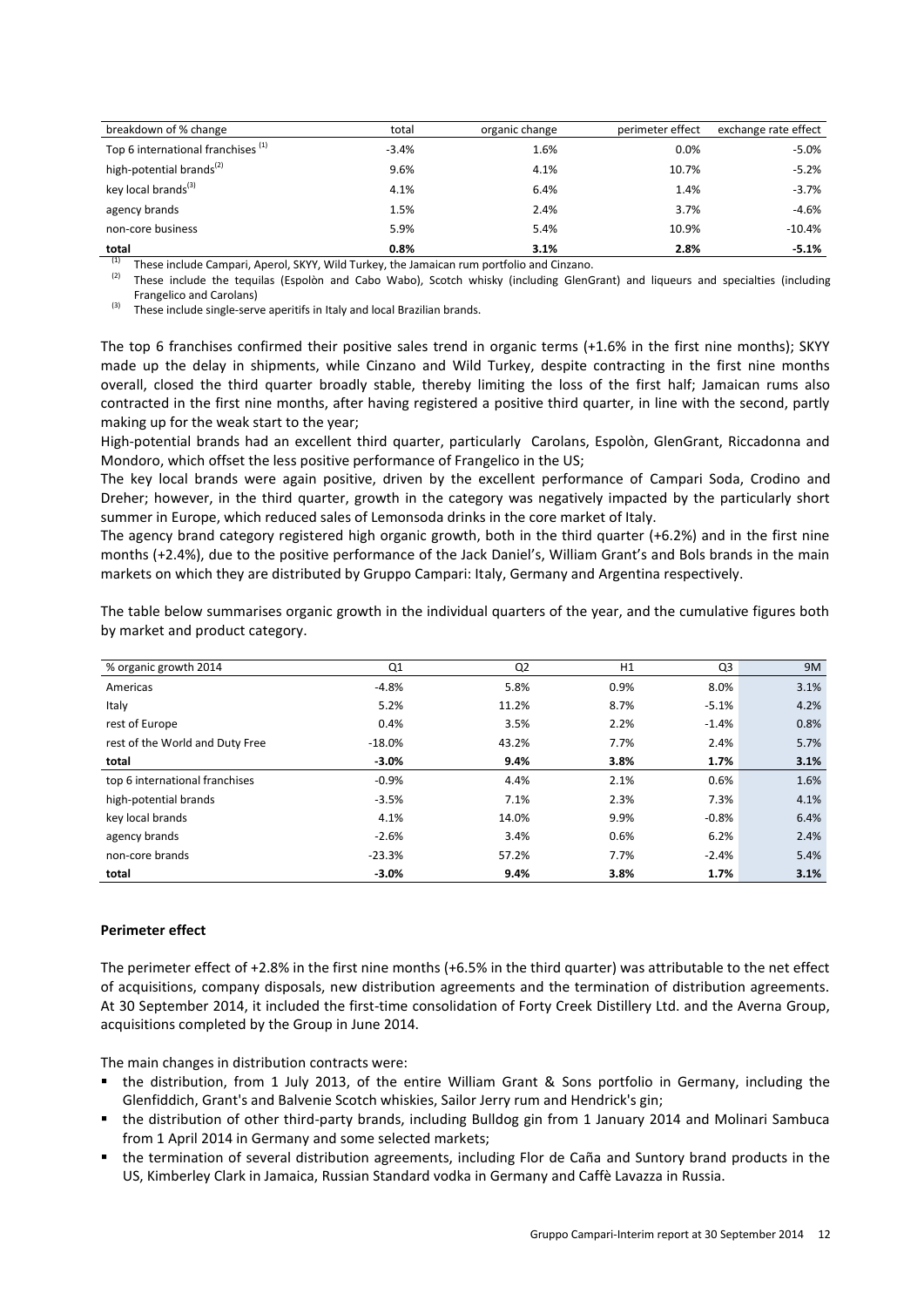The impact of these factors on sales in the period is analysed in the table below:

|                                                                                  | % change on first nine months of |                    |
|----------------------------------------------------------------------------------|----------------------------------|--------------------|
| breakdown of the perimeter effect                                                | 2013                             | $\epsilon$ million |
| acquisition of Averna Group                                                      | 1.7%                             | 17.9               |
| acquisition of Forty Creek Distillery Ltd.                                       | 0.9%                             | 9.5                |
| bottling activities in Australia (Copack business acquired in September 2013)    | 0.7%                             | 7.6                |
| distribution of William Grant&Sons in Germany (*)                                | 0.8%                             | 8.7                |
| other third-party brands distributed                                             | 0.6%                             | 6.7                |
| discontinued third-party brands                                                  | $-1.9%$                          | $-19.9$            |
| other                                                                            | $-0.1%$                          | $-1.5$             |
| total perimeter effect<br>$^{\prime\prime}$<br>.<br>$\cdot$ $\cdot$ $\cdot$<br>. | 2.8%<br>----                     | 29.0               |

<sup>(\*)</sup> excluding Tullamore Dew Irish whiskey previously distributed by the Group in the market since 2012.

#### **Exchange rate effects**

The unfavourable exchange rate effect in the first nine months, equal to 5.1%, fell compared with the first half of 2014 (when it was -6.5%), since the depreciation of many of the Group's functional currencies compared with 2013 was reduced slightly. The exchange rate effect was -2.4% in the third quarter. Specifically, there was an appreciation in the Jamaican Dollar (depreciation of 12.9% in September compared with -14.5% in June), the Argentine Pesos (-35.8% in September and -37.4% in June), the Australian Dollar (-8.8% in September and -13.5% in June), the Brazilian Real (-10.3% in September and -15.3% in June), the Russian Rouble (-13.3% in September and - 15.1% in June) and the US Dollar (-2.8% in September and -4.2% in June).

The table below shows the average exchange rates in the first nine months of 2014 and the percentage change compared with the corresponding average exchange rates in the first nine months of 2013.

It also shows the spot exchange rates at 30 September 2014, and the changes compared with the corresponding period in 2013 and with 31 December 2013; the latter determine the exchange rate effects incorporated in the changes to the statement of financial position for the first nine months.

|                         |            | average exchange rates | spot exchange rates |                                           |                  |
|-------------------------|------------|------------------------|---------------------|-------------------------------------------|------------------|
|                         |            | change compared with   |                     | change compared with change compared with |                  |
|                         | Q3 2014    | Q3 2013                | 30 September 2014   | 30 September 2013                         | 31 December 2013 |
|                         | $: 1$ Euro | %                      | $: 1$ Euro          | %                                         | %                |
| US dollar (USD)         | 1.355      | $-2.8%$                | 1.258               | 7.3%                                      | 9.6%             |
| Canadian dollar (CAD)   | 1.483      | $-9.1%$                | 1.406               | $-1.0%$                                   | 4.4%             |
| Jamaican dollar (JMD)   | 149.312    | $-12.9%$               | 141.526             | $-1.6%$                                   | 3.3%             |
| Mexican peso (MXN)      | 17.781     | $-6.0%$                | 16.998              | 5.0%                                      | 6.3%             |
| Brazilian real (BRL)    | 3.104      | $-10.1\%$              | 3.082               | $-1.3%$                                   | 5.7%             |
| Argentine peso (ARS)    | 10.826     | $-35.8%$               | 10.651              | $-26.5%$                                  | $-15.6%$         |
| Russian rouble (RUB)    | 48.039     | $-13.3%$               | 49.765              | $-11.9%$                                  | $-8.9%$          |
| Australian dollar (AUD) | 1.4765     | $-8.8%$                | 1.444               | 0.3%                                      | 6.8%             |
| Chinese yuan (CNY)      | 8.357      | $-2.8%$                | 7.726               | 7.0%                                      | 8.1%             |
| UK pound (GBP)          | 0.812      | 4.9%                   | 0.777               | 7.6%                                      | 7.3%             |
| Swiss franc (CHF)       | 1.218      | 1.1%                   | 1.206               | 1.3%                                      | 1.8%             |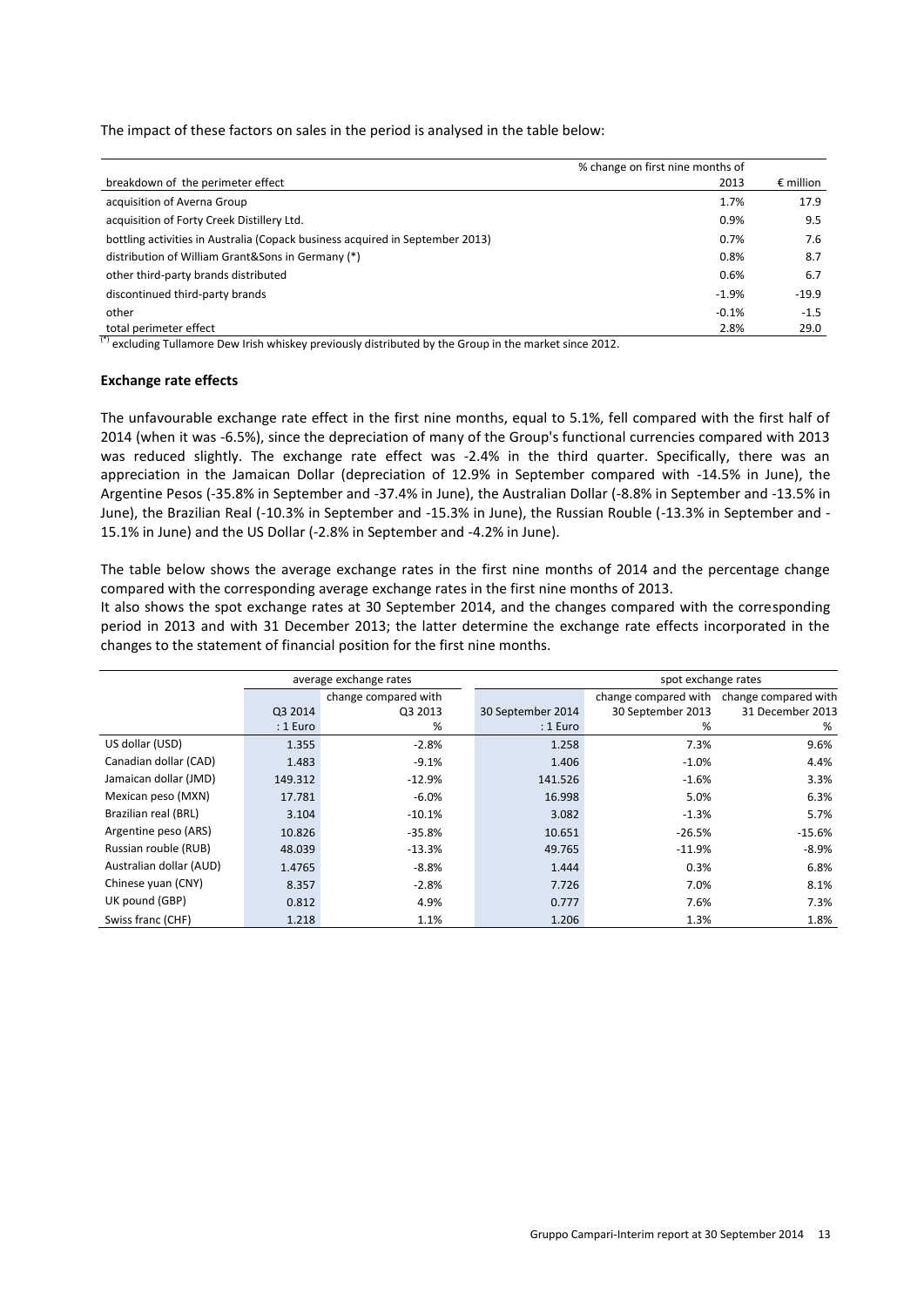#### **Sales by region**

The breakdown of business by region, shown in the following table, is broadly similar to that in 2013. However, there was a slight increase in the contribution of Italy and other European countries to consolidated sales, due to their greater organic growth compared with the Americas region, which also suffered from an unfavourable exchange rate in nearly all its markets. Furthermore, in the Americas, the reduction in sales resulting from the termination of distribution contracts cancelled out the positive perimeter effects generated by company acquisitions.

|                                 | 2014               |                | 2013 |                    |                  | % change             |
|---------------------------------|--------------------|----------------|------|--------------------|------------------|----------------------|
|                                 | $\epsilon$ million | %              |      | $\epsilon$ million | %                | 2014/2013            |
| Americas                        | 418.3              | 39.4%          |      | 446.1              | 42.4%            | $-6.2%$              |
| Italy                           | 287.9              | 27.2%          |      | 267.0              | 25.4%            | 7.8%                 |
| rest of Europe                  | 241.2              | 22.7%          |      | 234.1              | 22.2%            | 3.0%                 |
| rest of the World and Duty Free | 113.0              | 10.7%          |      | 105.3              | 10.0%            | 7.3%                 |
| total                           | 1,060.5            | 100.0%         |      | 1,052.5            | 100.0%           | 0.8%                 |
|                                 |                    |                |      |                    |                  |                      |
| breakdown of % change           | total              | organic change |      |                    | perimeter effect | exchange rate effect |
| Americas                        | $-6.2%$            |                | 3.1% |                    | 0.0%             | $-9.3%$              |
| Italy                           | 7.8%               |                | 4.2% |                    | 3.7%             | 0.0%                 |
| rest of Europe                  | 3.0%               |                | 0.8% |                    | 4.5%             | $-2.2%$              |
| rest of the World and Duty Free | 7.3%               |                | 5.7% |                    | 8.2%             | $-6.6%$              |
| total                           | 0.8%               |                | 3.1% |                    | 2.8%             | $-5.1%$              |

#### **Americas**

In the Americas, the excellent performance in the third quarter (+8.0%) led to positive organic growth in the first nine months of 3.1%, which enabled the Group to make up for the weak performance in the first half (+0.9%). The following changes occurred in the area's main markets:

|                       | percentage     | 2014               |                | 2013               |                  | % change             |
|-----------------------|----------------|--------------------|----------------|--------------------|------------------|----------------------|
|                       | of Group sales | $\epsilon$ million | %              | $\epsilon$ million | %                | 2014/2013            |
| US                    | 20.0%          | 211.9              | 50.7%          | 220.2              | 49.4%            | $-3.8%$              |
| Jamaica               | 7.0%           | 74.6               | 17.8%          | 96.8               | 21.7%            | $-22.9%$             |
| <b>Brazil</b>         | 4.9%           | 52.4               | 12.5%          | 54.1               | 12.1%            | $-3.1%$              |
| Argentina             | 2.3%           | 24.6               | 5.9%           | 27.3               | 6.1%             | $-10.0%$             |
| Canada                | 2.5%           | 26.7               | 6.4%           | 22.2               | 5.0%             | 20.2%                |
| other countries       | 2.6%           | 28.1               | 6.7%           | 25.4               | 5.7%             | 10.4%                |
| total Americas        | 39.4%          | 418.3              | 100.0%         | 446.1              | 100.0%           | $-6.2%$              |
|                       |                |                    |                |                    |                  |                      |
| breakdown of % change |                | total              | organic change |                    | perimeter effect | exchange rate effect |
| US                    |                | $-3.8%$            |                | 0.4%               | $-1.4%$          | $-2.8%$              |
| Jamaica               |                | $-22.9%$           |                | $-6.1%$            | $-5.4%$          | $-11.4%$             |
| <b>Brazil</b>         |                | $-3.1%$            |                | 7.9%               | 0.0%             | $-11.0%$             |
| Argentina             |                | $-10.0%$           |                | 40.1%              | 0.0%             | $-50.1%$             |
| Canada                |                | 20.2%              |                | $-5.2%$            | 33.6%            | $-8.1%$              |
| other countries       |                | 10.4%              |                | 18.4%              | 3.9%             | $-11.9%$             |
| total Americas        |                | $-6.2%$            |                | 3.1%               | 0.0%             | $-9.3%$              |

The positive results for the quarter were achieved mainly in the **US**, where the market grew by 8.6% in the third quarter, improving the result from a contraction in the first half to a gain of 0.4% in the first nine months, thanks to the positive performance of the top franchises SKYY and Wild Turkey, on the back of the expected recovery in shipments that negatively affected performance in the first half, despite positive consumption trends, and of Jamaican rums.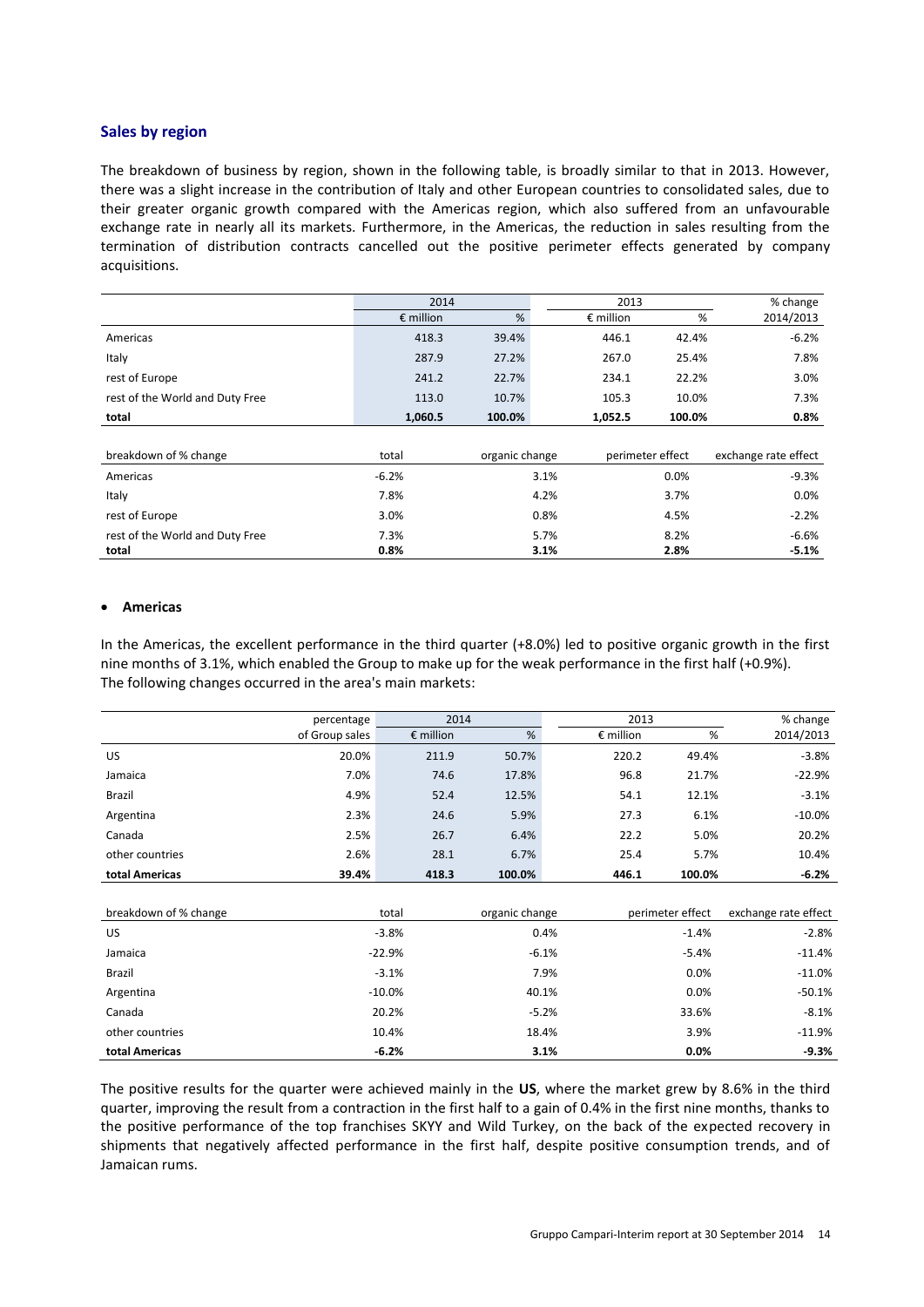The second market driving organic sales growth in the area was **Argentina** (+40.1% in the first nine months and +42.6% in the third quarter alone), with continued excellent performances from Campari and SKYY Vodka, Old Smuggler holding up well, and the first positive results of the market repositioning activities for the Cinzano brand.

**Brazil** closes the first nine months with growth of 7.9%, lower than that of the first six months (+14.8%), due to the slowdown in local admix whiskies. This was in line with the trend in the category, which made a significant contribution to the overall contraction in the market in the third quarter of 3.6%. The Group's premium brands continued to do well, particularly SKYY Vodka, while Campari held up well, and there were initial signs that Aperol's launch, with the start of a development plan dedicated to the brand, was a success.

Performances in **Canada** and **Jamaica** picked up in the third quarter (-0.6% and +2.1% respectively), with positive results from Jamaican rums, and for Canada, from Carolans, which enabled the contraction in the first half of the year to be reduced. Over nine months, the fall in sales was 6.1% and 5.2% respectively.

In relation to other countries in the area, positive growth was recorded in the rum and sparkling wine categories in Peru, where the Group is present with the Riccadonna and Appleton brands. Other markets in Central and South America also did well, with growth in Campari, Appleton, Carolans and Frangelico.

|                                | percentage     | 2014               |                | 2013               |                  | % change             |
|--------------------------------|----------------|--------------------|----------------|--------------------|------------------|----------------------|
|                                | of Group sales | $\epsilon$ million | %              | $\epsilon$ million | %                | 2014/2013            |
| top 6 international franchises | 21.6%          | 228.9              | 54.7%          | 240.0              | 53.8%            | $-4.6%$              |
| high-potential brands          | 5.8%           | 61.9               | 14.8%          | 60.3               | 13.5%            | 2.7%                 |
| key local brands               | 5.0%           | 53.3               | 12.7%          | 55.7               | 12.5%            | $-4.5%$              |
| agency brands                  | 2.4%           | 25.1               | 6.0%           | 31.1               | 7.0%             | $-19.3%$             |
| non-core business              | 4.6%           | 49.2               | 11.8%          | 59.0               | 13.2%            | $-16.5%$             |
| total                          | 39.4%          | 418.3              | 100.0%         | 446.1              | 100.0%           | $-6.2%$              |
|                                |                |                    |                |                    |                  |                      |
| breakdown of % change          | total          |                    | organic change |                    | perimeter effect | exchange rate effect |
| top 6 international franchises | $-4.6%$        |                    | 3.5%           |                    | 0.0%             | $-8.1%$              |
| high-potential brands          | 2.7%           |                    | $-2.2%$        |                    | 11.8%            | $-7.0%$              |
| key local brands               | $-4.5%$        |                    | 2.6%           |                    | 4.3%             | $-11.4%$             |
| agency brands                  | $-19.3%$       |                    | 8.4%           |                    | $-13.9%$         | $-13.9%$             |
| non-core business              | $-16.5%$       |                    | 4.2%           |                    | $-8.6%$          | $-12.2%$             |
| total                          | $-6.2%$        |                    | 3.1%           |                    | 0.0%             | $-9.3%$              |

In the Americas region, changes by product category break down as follows:

The **top 6 international franchises** registered positive organic sales growth of 3.5%, with the broadly stable first half (-0.3%) followed by solid growth in the third quarter of 11.3%.

**SKYY**, which generates 85% of the franchise's consolidated sales in the Americas, fully made up for the first-half contraction (-4.5%) over nine months, thanks to growth of 10.9% in the third quarter, driven by the expected recovery of shipments, closing the first nine months with a performance of +0.6%. The quarter was a particularly positive one in the US, the franchise's main market, with growth of 12.9%, leading to a complete recovery over nine months (-0.6%) of the contraction registered in the first half due to the weakness of shipments, in a positive depletion environment.

Other markets in the region, particularly Brazil and China, continue to register satisfactory growth.

Looking at the breakdown between SKYY Vodka and the Infusions range in the US market, the recovery of the franchise is due to the strong recovery in shipments of SKYY Vodka in the quarter, while the Infusions range continues to show signs of a slowdown in shipments, in line with the category. Consumption and depletion of the brand held up well, however.

The **Wild Turkey** franchise, which includes Wild Turkey straight bourbon and American Honey and for which the Americas region accounts for approximately 50% of sales, also benefited from the recovery of the US market in the third quarter (+1.0%), thanks to the expected recovery in shipments, which limited the organic contraction in the region, which was 5.0% over the first nine months.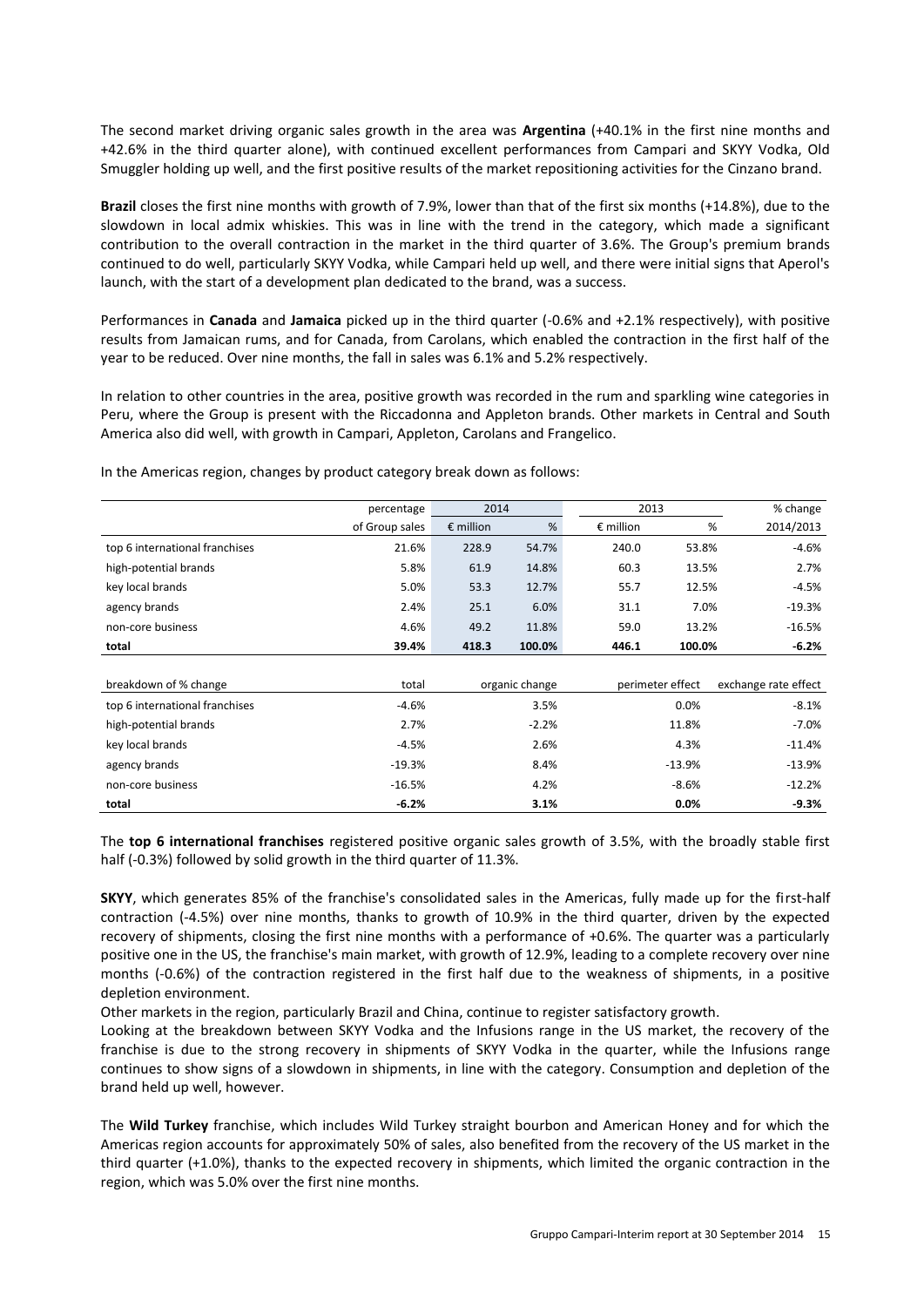Looking at the breakdown between Wild Turkey and American Honey, Wild Turkey has staged a more obvious recovery, which has taken organic growth to -5.1% in the first nine months, while the figure for American Honey was slightly lower, at -5.4%.

The other two important markets of the region, Brazil and Canada, registered satisfactory growth over the first nine months.

**Jamaican rums**, mainly comprising Appleton and Wray&Nephew White Overproof, closed the first nine months with a contraction of 5.0% in the Americas, which account for approximately 70% of the franchise's sales. However, the third quarter was positive, and in Jamaica, Canada and the US, there were the first positive signs that the portfolio repositioning strategies are bearing fruit, with satisfactory growth in the franchise's three core markets.

The **Campari** and **Aperol** franchises continue to benefit from the positive trend of aperitifs and Italian specialty drinks, which recorded growth in almost all markets in the Americas region.

The region accounts for a significant portion of Campari sales (approximately one third), while for Aperol, sales are still marginal, but currently registering triple-digit growth in many markets.

Campari registered organic growth of 28.6% in the first nine months, mainly driven by the continued strengthening in Argentina and Brazil, while Aperol's triple-digit growth of 270% was chiefly thanks to the US, as well as the development of new markets such as Brazil, Canada, Argentina, and to a lesser extent, other countries in the region.

The *Cinzano* franchise, which registered an organic contraction of 5.6% on a consolidated basis, registered growth of 18.3% in the Americas.

Cinzano vermouth grew by 13.2% thanks to its main market, Argentina, and the positive trend in the US, where both Cinzano vermouth and Cinzano sparkling wines posted satisfactory growth.

**High-potential brands**, which contracted by 2.2% in the first nine months, were stable overall in the third quarter (+0.9%) owing to the excellent performance of Carolans and Espolòn in the US, offset by the ongoing contraction of Frangelico in the same market, the most important market in the world for these brands.

**Key local brands** put in an overall positive performance of 2.6%, driven by the positive performance, among Brazilian brands, of Dreher, which continues to register excellent results in Brazil, partly offset by the contraction in local admix whiskies.

#### **•** Italy

**Italy**, which confirmed its position as the Group's main market, accounting for 27.2% of consolidated sales, registered organic growth of 4.2% in the first nine months, lower than that registered in the first half (+8.7%) owing to a slowdown in sales in the third quarter (-5.1%).

It should be remembered that the first two quarters of 2013 were negatively impacted by the introduction of new legislation relating to payments, while the third quarter made up much of the ground lost, with organic growth of 24.5%.

In addition, the particularly short summer throughout Europe led to lower sales for many of the Group's brands on this market.

The performances of the various product categories break down as follows:

|                                | percentage     | 2014               |        | 2013               |        | % change  |
|--------------------------------|----------------|--------------------|--------|--------------------|--------|-----------|
|                                | of Group sales | $\epsilon$ million | %      | $\epsilon$ million | %      | 2014/2013 |
| top 6 international franchises | 9.2%           | 97.9               | 34.0%  | 95.4               | 35.7%  | 2.6%      |
| high-potential brands          | 2.9%           | 30.6               | 10.6%  | 25.2               | 9.4%   | 21.5%     |
| key local brands               | 11.6%          | 123.5              | 42.9%  | 112.9              | 42.3%  | 9.3%      |
| agency brands                  | 2.9%           | 30.4               | 10.5%  | 31.2               | 11.7%  | $-2.6%$   |
| non-core business              | 0.5%           | 5.6                | 1.9%   | 2.3                | 0.9%   | 140.2%    |
| total                          | 27.2%          | 287.9              | 100.0% | 267.0              | 100.0% | 7.8%      |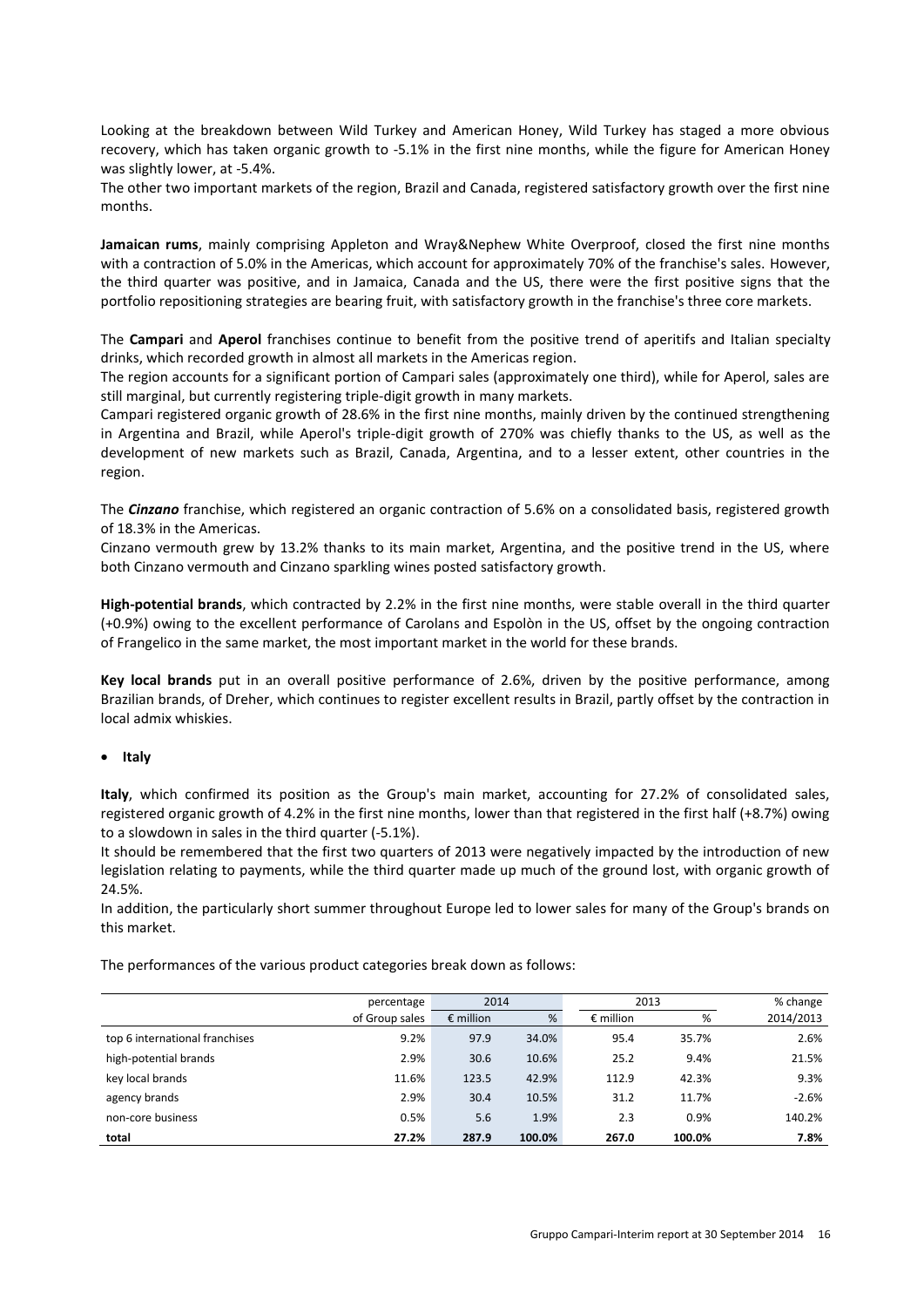| breakdown of % change          | total   | organic change | perimeter effect | exchange rate effect |
|--------------------------------|---------|----------------|------------------|----------------------|
| top 6 international franchises | 2.6%    | 2.6%           | 0.0%             | 0.0%                 |
| high-potential brands          | 21.5%   | $-0.4%$        | 21.8%            | 0.0%                 |
| key local brands               | 9.3%    | 8.1%           | 1.2%             | 0.0%                 |
| agency brands                  | $-2.6%$ | $-0.3%$        | $-2.3%$          | 0.0%                 |
| non-core business              | 140.2%  | $-16.1%$       | 157.9%           | $-1.5%$              |
| total                          | 7.8%    | 4.2%           | 3.7%             | 0.0%                 |

The **top 6 international franchises** registered organic growth of 2.6%, benefiting from the positive performance of **Aperol**, which closed the first nine months with growth of 5.4%, while **Campari** slowed temporarily, with a contraction of 5.9% in the first nine months.

**High-potential brands** remained stable in the first nine months compared with the previous year (-0.4%), with a good performance from still wines, which registered an increase of 3.1% (Sella&Mosca, Teruzzo&Puthod and Serafino), as well as from Espolòn and Sagatiba, offset by the slowdown registered by the Riccadonna and Zedda Piras brands.

Among **key local brands**, single-serve aperitifs **Campari Soda** and **Crodino** continue to register double-digit growth, of 10.4% and 21.7% respectively, which for Crodino includes the launch of Crodino Twist at the beginning of the year.

The range of **Lemonsoda** drinks closed the first nine months with a negative performance (-6.0%) owing to the very short summer season.

#### **Rest of Europe**

The Rest of Europe area, which accounts for 22.7% of consolidated sales, saw mixed performances in the first quarters of the year in individual countries, which led to a broadly stable performance in organic terms in the first nine months (+0.8%), while sales contracted by 1.4% in the third quarter. The region's main markets break down as follows:

|                       | percentage     | 2014               |                |                    | 2013             | % change             |
|-----------------------|----------------|--------------------|----------------|--------------------|------------------|----------------------|
|                       | of Group sales | $\epsilon$ million | %              | $\epsilon$ million | %                | 2014 / 2013          |
| Germany               | 10.4%          | 110.0              | 45.6%          | 106.5              | 45.5%            | 3.3%                 |
| Russia                | 2.8%           | 29.7               | 12.3%          | 37.1               | 15.8%            | $-19.9%$             |
| other countries       | 9.6%           | 101.5              | 42.1%          | 90.5               | 38.7%            | 12.1%                |
| total Rest of Europe  | 22.7%          | 241.2              | 100.0%         | 234.1              | 100.0%           | 3.0%                 |
|                       |                |                    |                |                    |                  |                      |
| breakdown of % change | total          |                    | organic change |                    | perimeter effect | exchange rate effect |
| Germany               | 3.3%           |                    | $-5.2%$        |                    | 8.6%             | 0.0%                 |
| Russia                | $-19.9%$       |                    | 0.0%           |                    | $-7.7%$          | $-12.2%$             |
| other countries       | 12.1%          |                    | 8.3%           |                    | 4.6%             | $-0.7%$              |
| total Rest of Europe  | 3.0%           |                    | 0.8%           |                    | 4.5%             | $-2.2%$              |

In the first nine months of the year (-5.2%), **Germany** confirmed the trend registered in previous quarters, closing the third quarter with a negative performance of 4.0%. Aperol continues to show signs of slowing in this market, owing to persistent pressure from competitor products. In addition, unfavourable weather further heightened the weakness of the aperitifs segment at the seasonal sales peak In contrast, the third quarter was a positive one for Cinzano sparkling wines, enabling them to make up part of the ground lost in previous quarters; over nine months, the franchise closed with a contraction of 18.6%. The SKYY brand also benefited from a positive trend, with growth of 4.5% in the first nine months.

Hit in the first half of the year by political and economic problems that resulted in a highly negative performance, **Russia** again temporarily settled on overall organic growth of around zero, both over the first nine months and the third quarter, in an environment that nevertheless remains marked by high volatility. In particular, the good performance of Mondoro and Cinzano sparkling wines and Riccadonna was offset by the ongoing contraction in Cinzano vermouth sales.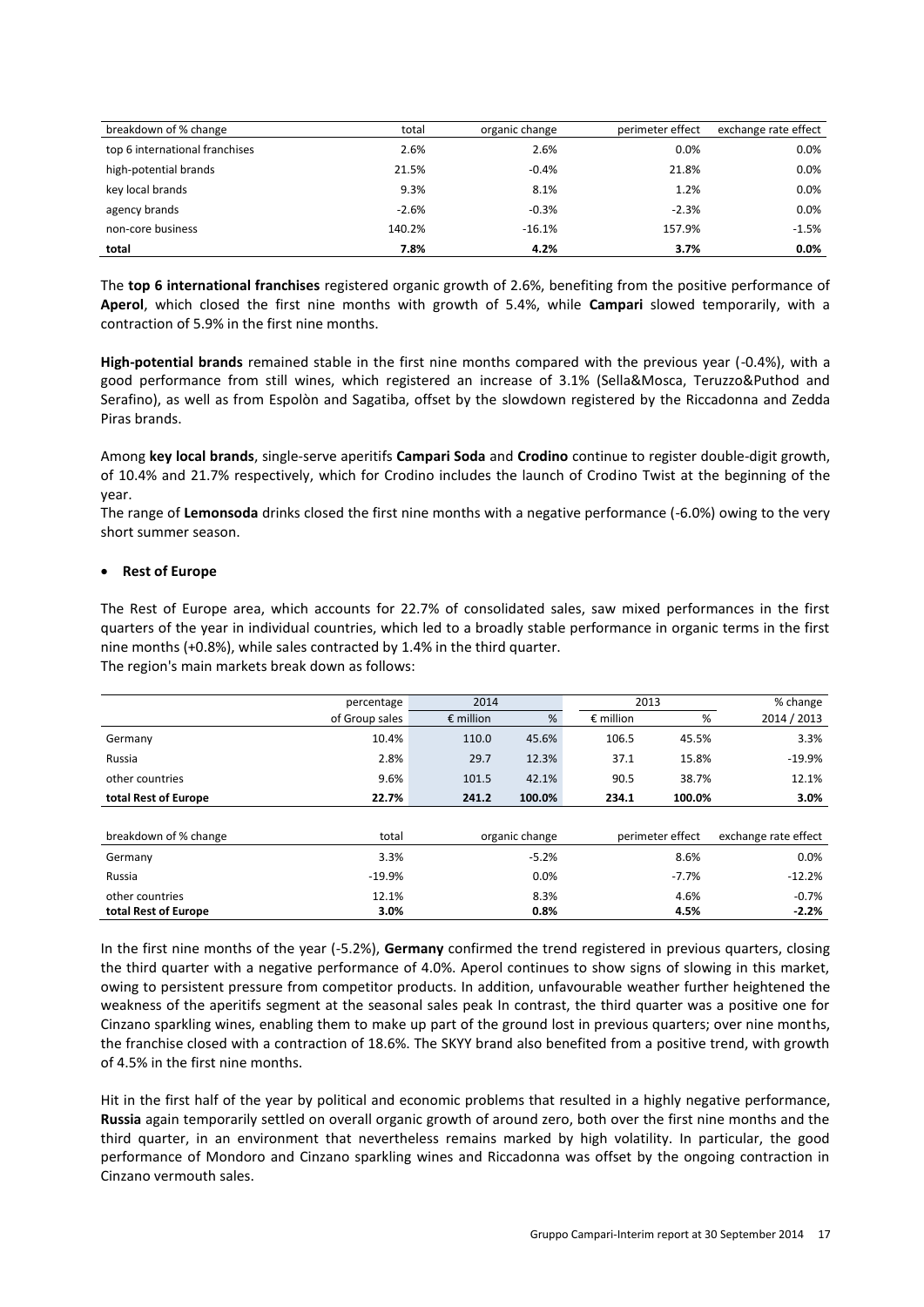The other countries in the Rest of Europe area registered sales growth over the period of 8.3%, thereby making up for the negative results of the German market, thanks to good performances in France (+57.9%), Switzerland (+4.1%), Austria (+5.4%) and Belgium (+3.8%), mainly driven by Aperol and Campari.

The main product categories in this area break down as follows:

|                                | percentage     | 2014               |                |                    | 2013             | % change             |
|--------------------------------|----------------|--------------------|----------------|--------------------|------------------|----------------------|
|                                | of Group sales | $\epsilon$ million | %              | $\epsilon$ million | %                | 2014 / 2013          |
| top 6 international franchises | 12.3%          | 130.0              | 53.9%          | 139.6              | 59.6%            | $-6.9%$              |
| high-potential brands          | 4.6%           | 49.0               | 20.3%          | 42.4               | 18.1%            | 15.5%                |
| key local brands               | 1.0%           | 10.8               | 4.5%           | 11.5               | 4.9%             | $-5.8%$              |
| agency brands                  | 3.9%           | 41.9               | 17.3%          | 34.0               | 14.5%            | 23.3%                |
| non-core business              | 0.9%           | 9.6                | 4.0%           | 6.7                | 2.8%             | 44.5%                |
| total                          | 22.7%          | 241.2              | 100.0%         | 234.1              | 100.0%           | 3.0%                 |
|                                |                |                    |                |                    |                  |                      |
| breakdown of % change          | total          |                    | organic change |                    | perimeter effect | exchange rate effect |
| top 6 international franchises | $-6.9%$        |                    | $-5.1%$        |                    | 0.0%             | $-1.8%$              |
| high-potential brands          | 15.5%          |                    | 16.1%          |                    | 5.1%             | $-5.7%$              |
| key local brands               | $-5.8%$        |                    | 8.0%           |                    | $-11.8%$         | $-2.0%$              |
| agency brands                  | 23.3%          |                    | $-0.1%$        |                    | 23.7%            | $-0.4%$              |
| non-core business              | 44.5%          |                    | 19.4%          |                    | 23.1%            | 2.0%                 |
| total                          | 3.0%           |                    | 0.8%           |                    | 4.5%             | $-2.2%$              |

The **top 6 international franchises**, which account for more than half of the area's sales, declined by 5.1% in the first nine months, due to the negative performance of Cinzano (-13.6%), which contracted by 18.6% and 11.8% respectively in its two key markets of Germany and Russia.

Campari and Aperol continue to register growth in France, Austria, Switzerland and Belgium, which was however offset by the negative performance on the German market, resulting in overall changes over nine months of 1.0% for Aperol and 5.6% for Campari.

**High-potential brands** registered growth of 16.1%, driven by the positive performances of Riccadonna in Russia and France, Mondoro in Russia and Ukraine, and Frangelico and Carolans in various European markets.

#### **Rest of the World and Duty Free**

The Rest of the World area, which includes the duty free channel, posted organic growth of 5.7%, broken down as follows:

|                                       | percentage     | 2014               |                | 2013               |                  | % change             |       |         |
|---------------------------------------|----------------|--------------------|----------------|--------------------|------------------|----------------------|-------|---------|
|                                       | of Group sales | $\epsilon$ million | %              | $\epsilon$ million | %                | 2014 / 2013          |       |         |
| Australia                             | 4.9%           | 52.3               | 46.3%          | 48.6               | 46.1%            | 7.7%                 |       |         |
| other countries                       | 5.7%           | 60.7               | 53.7%          | 56.7               | 53.9%            | 7.0%                 |       |         |
| total rest of the World and Duty Free | 10.7%          | 113.0              | 100.0%         | 105.3              | 100.0%           | 7.3%                 |       |         |
|                                       |                |                    |                |                    |                  |                      |       |         |
| breakdown of % change                 | total          |                    | organic change |                    | perimeter effect | exchange rate effect |       |         |
| Australia                             | 7.7%           |                    | 0.8%           |                    |                  |                      | 15.8% | $-8.9%$ |
| other countries                       | 7.0%           |                    | 9.9%           |                    | 1.7%             | $-4.6%$              |       |         |
| total rest of the World and Duty Free | 7.3%           |                    | 5.7%           |                    | 8.2%             | $-6.6%$              |       |         |

The results of the Rest of the World and Duty Free area are in line with those of the first half; specifically, in the first nine months of the year, the weak performances of Australia (+0.8%), Japan (-18.7%) and New Zealand (-31.9%) were more than offset by ongoing growth in Nigeria (+62.1%) and South Africa (+16.2%), taking overall growth for the entire area up to 5.7%.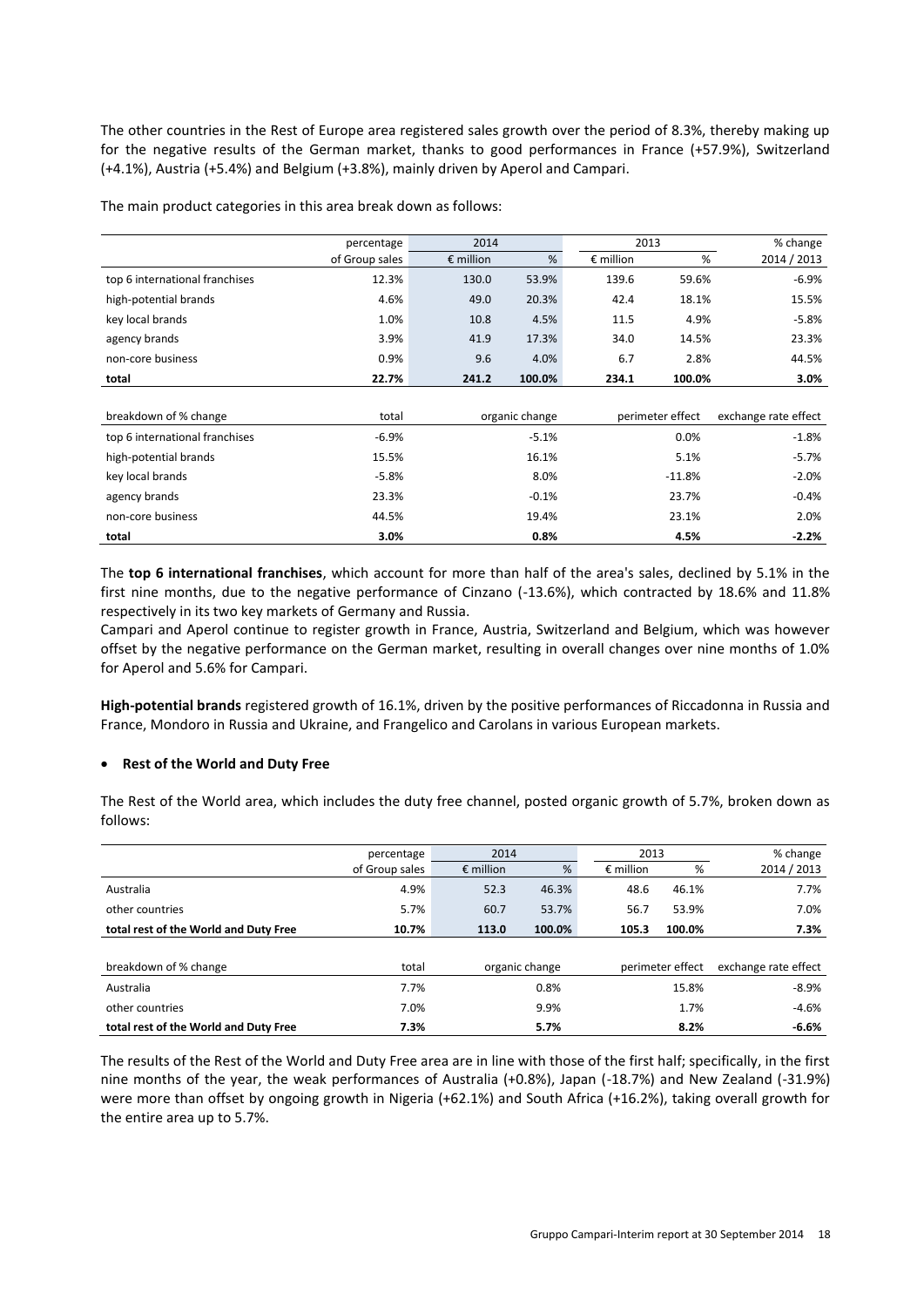#### Products break down as follows:

|                                | percentage     | 2014               |                |                    | 2013             | % change             |
|--------------------------------|----------------|--------------------|----------------|--------------------|------------------|----------------------|
|                                | of Group sales | $\epsilon$ million | %              | $\epsilon$ million | %                | 2014/2013            |
| top 6 international franchises | 8.0%           | 84.4               | 74.7%          | 84.9               | 80.7%            | $-0.7%$              |
| high-potential brands          | 1.2%           | 12.6               | 11.2%          | 12.7               | 12.0%            | $-0.2%$              |
| key local brands               | 0.2%           | 2.5                | 2.2%           | 2.3                | 2.2%             | 8.4%                 |
| agency brands                  | 0.3%           | 2.7                | 2.4%           | 2.3                | 2.2%             | 18.9%                |
| non-core business              | 1.0%           | 10.8               | 9.6%           | 3.1                | 2.9%             | 249.0%               |
| total                          | 10.7%          | 113.0              | 100.0%         | 105.3              | 100.0%           | 7.3%                 |
|                                |                |                    |                |                    |                  |                      |
| breakdown of % change          | total          |                    | organic change |                    | perimeter effect | exchange rate effect |
| top 6 international franchises | $-0.7%$        |                    | 6.0%           |                    | 0.0%             | $-6.7%$              |
| high-potential brands          | $-0.2%$        |                    | 2.7%           |                    | 2.1%             | $-5.0%$              |
| key local brands               | 8.4%           |                    | 10.7%          |                    | 5.7%             | $-8.0%$              |
| agency brands                  | 18.9%          |                    | $-5.4%$        |                    | 28.0%            | $-3.7%$              |
| non-core business              | 249.0%         |                    | 12.7%          |                    | 246.0%           | $-9.7%$              |
| total                          | 7.3%           |                    | 5.7%           |                    | 8.2%             | $-6.6%$              |

The **top 6 international franchises**, which account for approximately 75% of the region's sales, registered organic growth of 6.0%, attributable to growth at **Campari** driven by Nigeria, **SKYY** in the South African and Chinese markets, and **Aperol,** particularly in the duty free channel, while the Wild Turkey franchise and Jamaican rums put in negative performances in Australia, New Zealand and Japan.

#### **Sales by major brands at consolidated level**

In addition to the information provided above on the performance of the individual regions, the following is a summary of growth (organic and total) in the Group's main brands in the first nine months of the year.

|                                                               | percentage     | change first nine months |          |
|---------------------------------------------------------------|----------------|--------------------------|----------|
|                                                               | of Group sales | organic                  | total    |
|                                                               | %              | %                        | %        |
| top 6 franchises                                              | 51.0%          | 1.6%                     | $-3.4%$  |
| Campari                                                       | 10.1%          | 7.2%                     | 1.4%     |
| Aperol                                                        | 11.0%          | 6.8%                     | 6.4%     |
| <b>SKYY</b>                                                   | 10.5%          | 1.5%                     | $-2.2%$  |
| Wild Turkey                                                   | 8.8%           | $-3.1%$                  | $-8.5%$  |
| Jamaican rums                                                 | 5.6%           | $-1.5%$                  | $-9.8%$  |
| Cinzano                                                       | 5.1%           | $-5.6%$                  | $-15.0%$ |
| high-potential brands                                         | 14.4%          | 4.1%                     | 8.6%     |
| Carolans                                                      | 1.7%           | 13.2%                    | 8.3%     |
| Frangelico                                                    | 1.3%           | $-6.2%$                  | $-9.7%$  |
| Tequila (Cabo Wabo and Espolòn)                               | 1.5%           | 10.8%                    | 6.8%     |
| Scotch whisky (GlenGrant and Old Smuggler)                    | 1.8%           | 10.4%                    | $-0.7%$  |
| other sparkling wines (Mondoro and Riccadonna)                | 2.0%           | 15.5%                    | 3.5%     |
| still wines (Sella&Mosca, Teruzzi&Puthod and Enrico Serafino) | 1.7%           | 2.2%                     | 2.0%     |
| key local brands                                              | 18.1%          | 6.4%                     | 4.9%     |
| Campari Soda                                                  | 4.3%           | 10.5%                    | 10.5%    |
| Crodino                                                       | 4.4%           | 20.7%                    | 20.7%    |
| Lemonsoda range                                               | 2.6%           | $-1.9%$                  | $-1.9%$  |
| Brazilian brands (Dreher, Old Eight and Drury's)              | 2.6%           | 4.9%                     | $-5.6%$  |

Among the **top 6 international franchises**, which grew by 1.6% over the nine months and by 0.6% in the third quarter, **Aperol** and **Campari** continued to grow over the nine months but experienced a decline in some European markets in the third quarter, offset partly by continued strong performance in expanding markets such as the US, South America and Nigeria.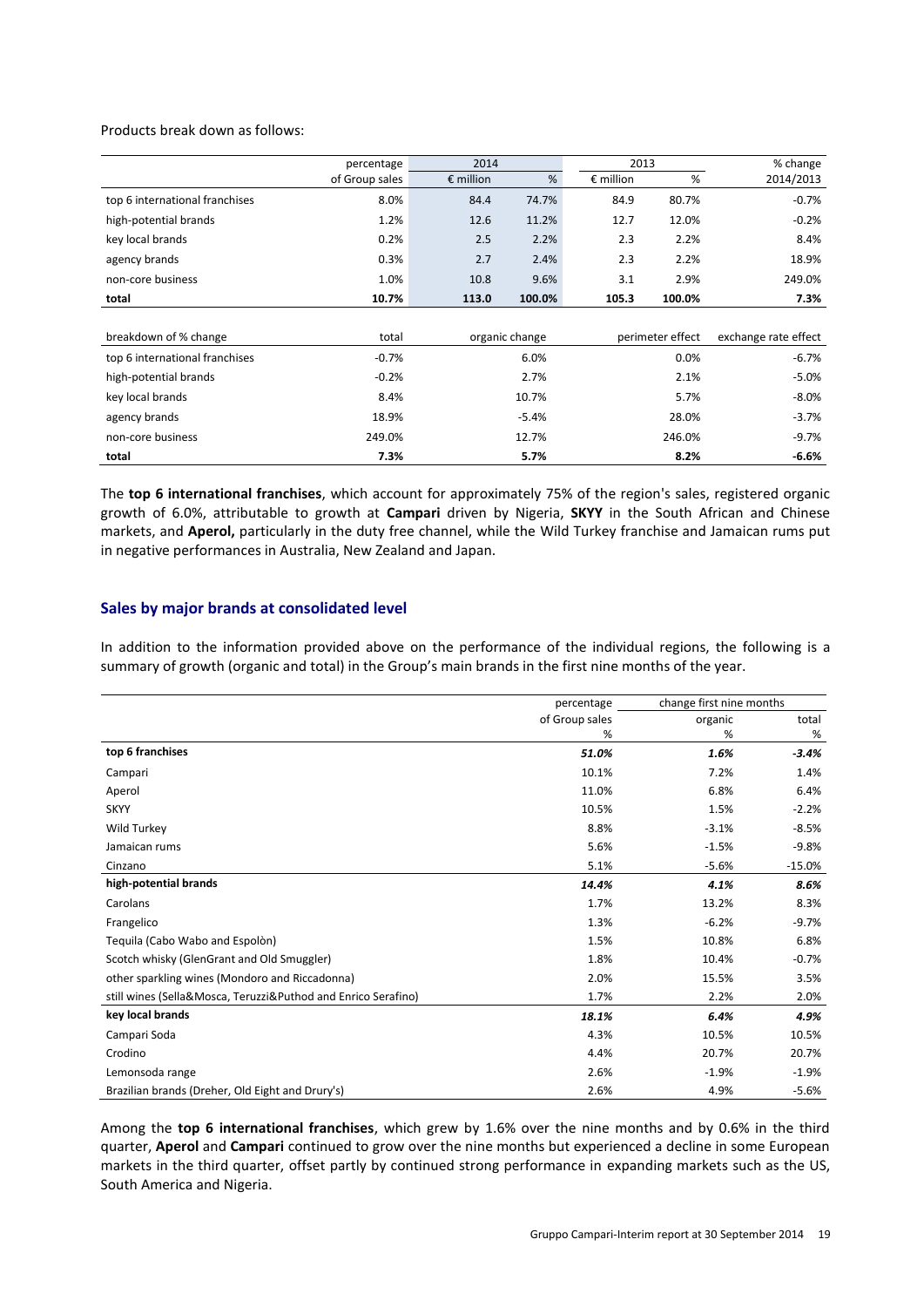The **SKYY** franchise performed superbly in the third quarter in its primary market, the US, which enabled it to recover from a decline in sales in the first half of the year to record organic growth of 1.5% over the nine months.

The **Wild Turkey** franchise saw sales drop by 3.1% over the nine months but, in spite of the persistent decline in Australia and New Zealand, a solid performance in the US (+1.0%) and Japan and a good debut in various markets enabled the franchise to recover part of the slowdown suffered in the first six months.

The **Jamaican rums**, Appleton Estate, Wray&Nephew White Overproof and Coruba, saw sales increase by 5.4% during the third quarter in three key markets (Jamaica, the US and Canada), which largely offset the contraction in the first six months of the year to reduce the decline over the nine months to 1.5%.

The 5.6% drop in **Cinzano** sales over the nine months was due to the mixed performance of the franchise's two brands. Cinzano sparkling wine recorded a 1.7% drop in sales over the nine months, but a recovery in Germany and Russia resulted in excellent growth of 16.3% in the third quarter. However, despite a good performance in its primary market of Argentina, Cinzano vermouth experienced a 9.6% fall in organic sales over the nine months (- 12.5% in the third quarter alone) due to a sharp decline in its two other core markets: Germany and Russia.

Organic growth of 4.1% (+7.3% in the third quarter) among the **high-potential brands** was driven by a strong performance from Carolans and Espolòn in their main market of the US, and by GlenGrant, Mondoro and Riccadonna in Europe.

Despite growth in several markets over the nine months, sales of Frangelico dropped by 6.2% overall as a result of a sharp decline in its main market of the US.

The **key local brands**, which include Campari Soda, Crodino, Lemonsoda and the Brazilian brands, produced a solid year-on-year performance in the third quarter to ensure overall growth of 6.4% over the nine months, driven by the excellent performance of Campari Soda (+10.5%), Crodino (+20.7%) and the Brazilian brands (+4.9%), which was offset slightly by a 1.9% decline in sales of Lemonsoda drinks in Italy.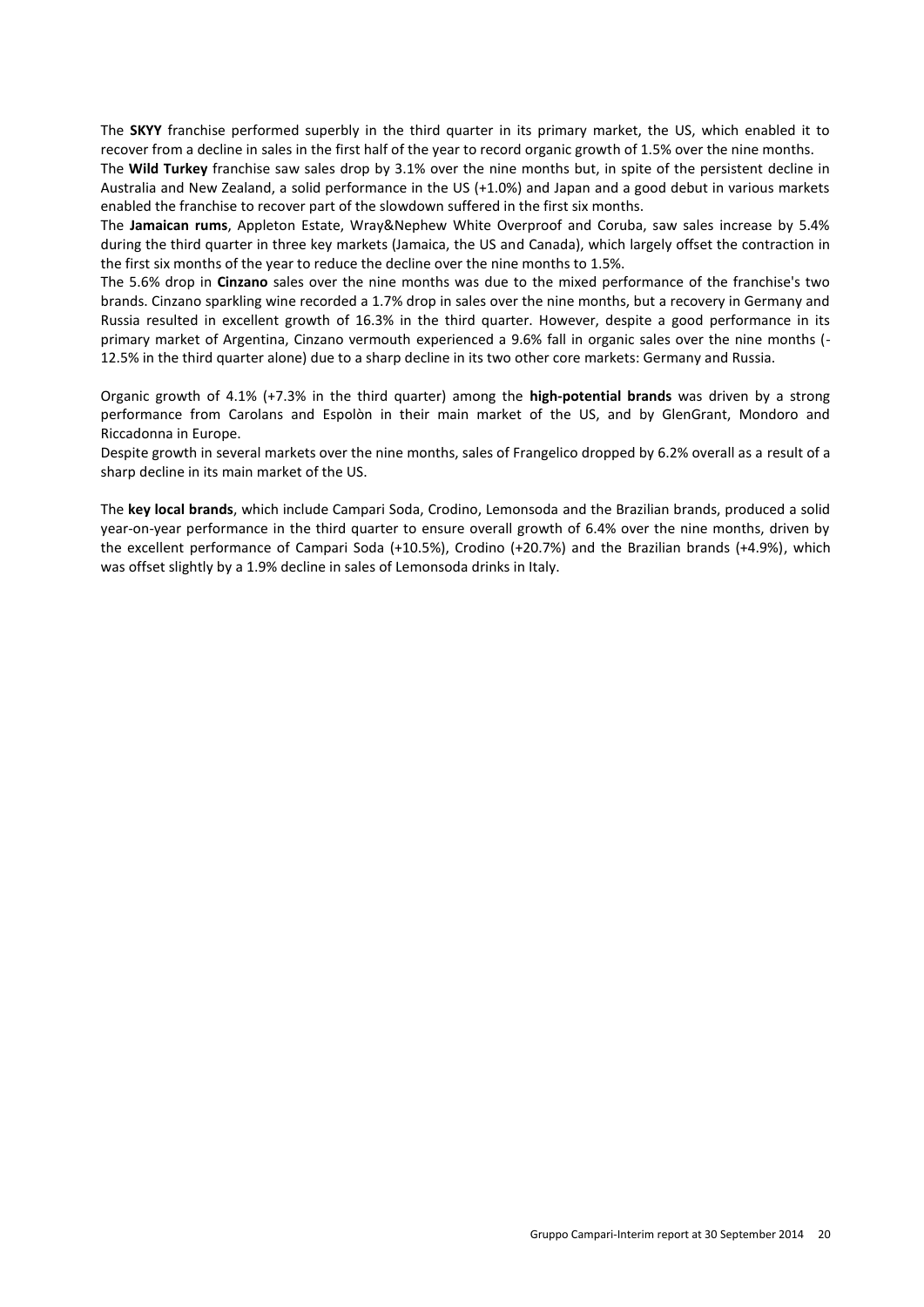# **Sales performance in the third quarter of 2014**

Net sales in the third quarter of 2014 totalled €374.3 million, representing an increase of +5.8% compared with 2013.

As mentioned earlier in the section on sales over the nine months, there was organic growth of 1.7% in the third quarter on the back of a particularly strong second quarter (+9.4%) and a more disappointing first quarter (-3.0%).

Of the external growth of 6.5% in the third quarter, 2.6% was due to the Group's acquisitions in June of Averna Group and Forty Creek Distillery Ltd.

Lastly, there was a lesser negative effect of -2.4% in the third quarter of 2014 due to depreciation in average exchange rates in the period (lower than the cumulative figure of -6.5% recorded in June).

|                                        | $\epsilon$ million | % change compared with the third |
|----------------------------------------|--------------------|----------------------------------|
|                                        |                    | quarter of 2013                  |
| net sales in the third quarter of 2014 | 374.3              |                                  |
| net sales in the third quarter of 2013 | 353.9              |                                  |
| total change                           | 20.4               | 5.8%                             |
| of which:                              |                    |                                  |
| organic change                         | 6.1                | 1.7%                             |
| perimeter effect                       | 22.9               | 6.5%                             |
| exchange rate effect                   | $-8.5$             | $-2.4%$                          |
| total change                           | 20.4               | 5.8%                             |

The effects by product category are as follows:

|                                | Q3 2014            |                | Q3 2013            |                  | % change      |
|--------------------------------|--------------------|----------------|--------------------|------------------|---------------|
|                                | $\epsilon$ million | %              | $\epsilon$ million | %                | 2014 / 2013   |
| top 6 international franchises | 191.9              | 51.3%          | 195.8              | 55.3%            | $-2.0%$       |
| high-potential brands          | 67.7               | 18.1%          | 50.7               | 14.3%            | 33.4%         |
| key local brands               | 60.5               | 16.2%          | 58.5               | 16.5%            | 3.5%          |
| agency brands                  | 30.9               | 8.3%           | 32.8               | 9.3%             | $-5.6%$       |
| non-core brands                | 23.3               | 6.2%           | 16.1               | 4.6%             | 44.2%         |
| total                          | 374.3              | 100.0%         | 353.9              | 100.0%           | 5.8%          |
|                                |                    |                |                    |                  |               |
| breakdown of % change          | total              | organic change |                    | perimeter effect | exchange rate |
| top 6 international franchises | $-2.0%$            |                | 0.6%               | 0.0%             | $-2.6%$       |
| high-potential brands          | 33.4%              |                | 7.3%               | 29.1%            | $-2.9%$       |
| key local brands               | 3.5%               |                | $-0.8%$            | 5.3%             | $-1.0%$       |
| agency brands                  | $-5.6%$            |                | 6.2%               | $-9.2%$          | $-2.6%$       |
| non-core brands                | 44.2%              |                | $-2.4%$            | 49.5%            | $-2.9%$       |
| total                          | 5.8%               |                | 1.7%               | 6.5%             | $-2.4%$       |

The **top 6 franchises** continued to produce a stable performance in terms of organic sales (+0.6% in the third quarter), with the individual franchises performing as follows:

- SKYY recovered from a slowdown in its core market of the US in the first six months to record third-quarter growth of 9.9%, while the Jamaican rums also recovered in their core markets to post growth of 5.4% during the third quarter;
- sales of Wild Turkey (-0.1%) and Cinzano (+0.2%) were stable, which partly reduced the decline in the first half of the year;
- a decline in sales of Aperol (-6.2%) and Campari (-2.6%), mainly in Italy and Germany, which was only partly offset by a good performance on other European and American markets.

**High-potential brands** had a satisfactory third quarter (+7.3%), thanks to sales of Carolans, Espolòn, GlenGrant, Riccadonna and Mondoro, which offset the less positive performance of Frangelico and X-Rated in the US.

Sales of the **key local brands** stalled in the third quarter, due to the particularly short summer in Europe, which drove down sales of Lemonsoda drinks in the core Italian market, and to a decline in local admix whiskies in Brazil. However, Campari Soda and Dreher continued to register growth, while sales of Crodino were stable after doubledigit growth in the first six months.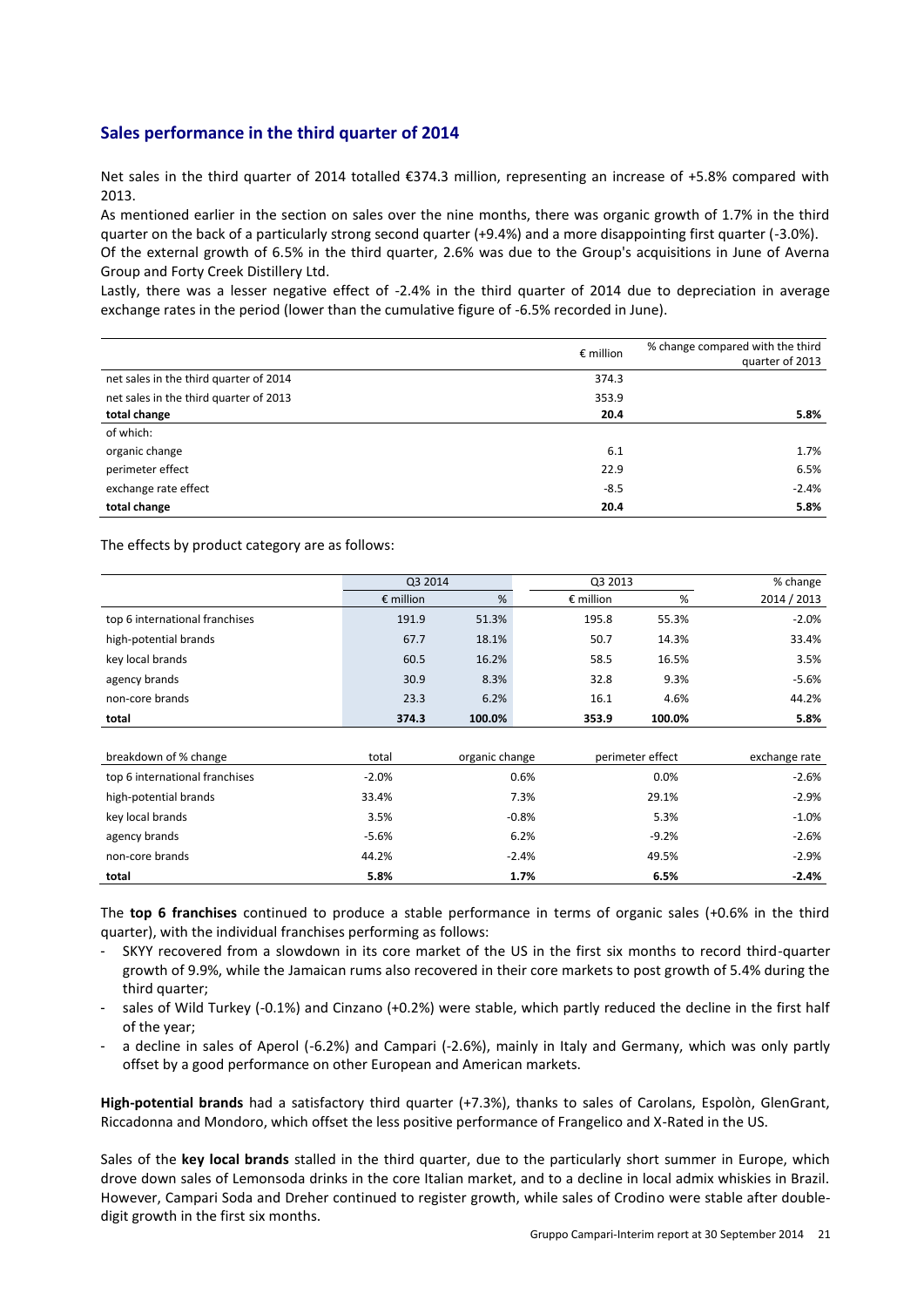#### **Sales by region**

As the table below shows, the third quarter registered strong organic growth in the Americas, and to a lesser extent, the Rest of the World, and a decline in Italy and the Rest of Europe.

|                                 | Q3 2014            |                | Q3 2013            | % change         |               |
|---------------------------------|--------------------|----------------|--------------------|------------------|---------------|
|                                 | $\epsilon$ million | %              | $\epsilon$ million | %                | 2014 / 2013   |
| Americas                        | 143.2              | 38.3%          | 135.4              | 38.2%            | 5.8%          |
| Italy                           | 93.9               | 25.1%          | 87.8               | 24.8%            | 7.0%          |
| rest of Europe                  | 93.3               | 24.9%          | 90.3               | 25.5%            | 3.3%          |
| rest of the World and Duty Free | 44.0               | 11.8%          | 40.5               | 11.4%            | 8.6%          |
| total                           | 374.3              | 100.0%         | 353.9              | 100.0%           | 5.8%          |
|                                 |                    |                |                    |                  |               |
| breakdown of % change           | total              | organic change |                    | perimeter effect | exchange rate |
| Americas                        | 5.8%               |                | 8.0%               | 2.1%             | $-4.3%$       |
| Italy                           | 7.0%               |                | $-5.1%$            | 12.1%            | 0.0%          |
| rest of Europe                  | 3.3%               |                | $-1.4%$            | 7.0%             | $-2.3%$       |
| rest of the World and Duty Free | 8.6%               |                | 2.4%               | 7.6%             | $-1.5%$       |
| total                           | 5.8%               |                | 1.7%               | 6.5%             | $-2.4%$       |

Growth was largely attributable to the **Americas**, which contributed 8.0%, thanks to the recovery in sales in the US and Jamaica, and continued growth in South America, particularly Argentina.

**Italy** registered a 5.1% drop in sales, although a comparison with the +24.5% organic growth in the third quarter of the previous year is difficult, due to lending restrictions that had a major impact on the Group's business in the first half of 2013. In addition, the particularly short summer across Europe affected third-quarter sales of the Group's main brands.

Sales in the **Rest of Europe** area were largely stable (-1.4%), but varied considerably among individual markets for different reasons. Germany, which was hit hard by a continuing decline in consumer confidence, intense competitive pressure on the market and unfavourable weather conditions during peak sales time, registered a 4.0% contraction in sales. The crisis in Russia in the first half appears to have eased somewhat, with third-quarter sales down by 0.5%. Elsewhere in Europe, sales growth came in at 1.3% during the third quarter, driven by France and other developing European markets.

Growth of 2.4% in the **Rest of the World and Duty Free** area during the third quarter came in spite of a 1.6% drop in sales in Australia, which was offset by a strong performance from the duty free channel and growth in other markets.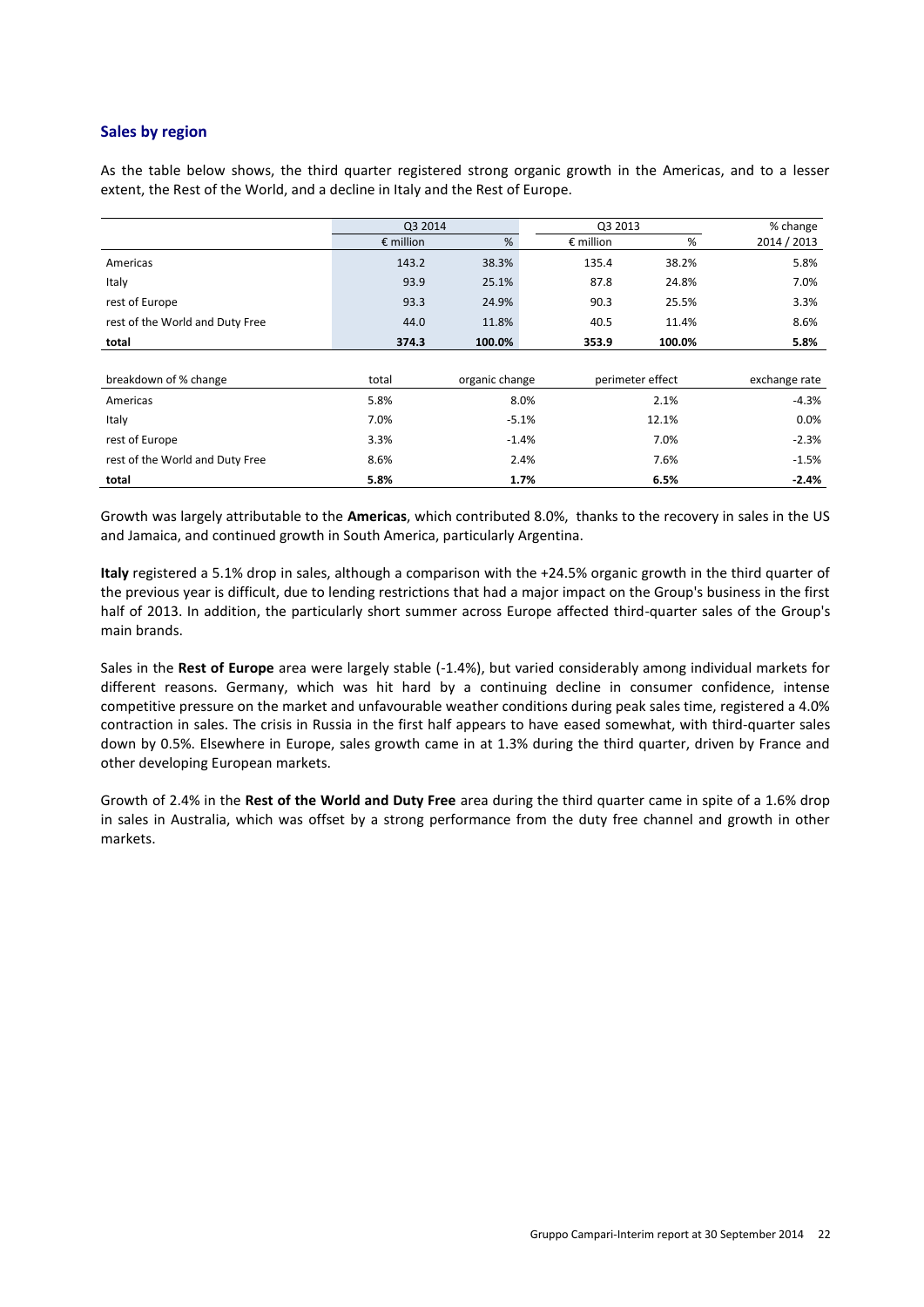### **Income statement for the first nine months of 2014**

In absolute terms, the Group recorded total sales growth of 0.8% in the first nine months of 2014 compared with the previous year, a broadly stable gross profit, which decreased by 0.3%, and a decrease of 2.5% in the operating result before non-recurring components. The overall dilution in profitability was 60 basis points, both at the level of gross profit and the result from recurring activities.

Organic sales growth over the period was 3.1%, generating lower growth in gross profit and the result from recurring activities, which increased by respectively by 2.3% and 0.2% in absolute terms. This in turn generated a dilution of 40 and 50 basis points.

The perimeter effect was positive overall, at 2.8% on sales and 1.5% on the result from recurring activities, and includes external growth resulting from the acquisitions of Forty Creek Distillery Ltd. and Averna Group, as well as changes in agency brand distribution contracts.

Exchange rates again had a negative effect over the period, eroding sales by 5.1% and the result from recurring activities by 4.2%.

The table below shows the income statement for the first nine months of the year and a breakdown of the total change by organic growth, the perimeter effect and exchange rate effects.

|                                             | 30 September 2014  |         | 30 September 2013  |         | total    |         | of which  |         |
|---------------------------------------------|--------------------|---------|--------------------|---------|----------|---------|-----------|---------|
|                                             |                    |         |                    |         | change   | organic | perimeter | forex   |
|                                             | $\epsilon$ million | %       | $\epsilon$ million | %       | %        | %       | %         | %       |
| <b>Net sales</b>                            | 1,060.5            | 100.0   | 1,052.5            | 100.0   | 0.8%     | 3.1%    | 2.8%      | $-5.1%$ |
| Cost of goods sold after distribution costs | (495.1)            | $-46.7$ | (485.2)            | $-46.1$ | 2.0%     | 4.1%    | 3.7%      | $-5.7%$ |
| Gross profit after distribution costs       | 565.3              | 53.3    | 567.3              | 53.9    | $-0.3%$  | 2.3%    | 2.0%      | $-4.6%$ |
| Advertising and promotional costs           | (173.5)            | $-16.4$ | (174.6)            | $-16.6$ | $-0.6%$  | 1.9%    | 1.7%      | $-4.2%$ |
| <b>Contribution margin</b>                  | 391.8              | 36.9    | 392.6              | 37.3    | $-0.2%$  | 2.5%    | 2.1%      | $-4.8%$ |
| Overheads                                   | (198.1)            | $-18.7$ | (194.0)            | $-18.4$ | 2.1%     | 4.8%    | 2.8%      | $-5.5%$ |
| <b>Result from recurring activities</b>     | 193.7              | 18.3    | 198.6              | 18.9    | $-2.5%$  | 0.2%    | 1.5%      | $-4.2%$ |
| Non-recurring income (charges)              | (33.4)             | $-3.1$  | (4.7)              | $-0.4$  |          |         |           |         |
| <b>Operating result</b>                     | 160.3              | 15.1    | 193.9              | 18.4    | $-17.3%$ | -       |           |         |
| Net financial income (charges)              | (42.1)             | $-4.0$  | (43.9)             | $-4.2$  | $-4.0%$  |         |           |         |
| Non-recurring financial income (charges)    | (0.8)              | $-0.1$  | (0.1)              | 0.0     |          |         |           |         |
| Profit before tax                           |                    |         |                    |         |          |         |           |         |
| and non-controlling interests               | 117.3              | 11.1    | 149.9              | 14.2    | $-21.7%$ |         |           |         |
| Non-controlling interests                   | (0.5)              |         | (0.5)              |         | 0.4%     |         |           |         |
| Group profit before tax                     | 116.9              | 11.0    | 149.5              | 14.2    | $-21.8%$ |         |           |         |
| Total depreciation and amortisation         | (29.1)             | $-2.7$  | (30.6)             | $-2.9$  | $-4.9%$  | $-5.3%$ | 5.2%      | $-4.9%$ |
| <b>EBITDA before other non-recurring</b>    |                    |         |                    |         |          |         |           |         |
| income and charges                          | 222.7              | 21.0    | 229.2              | 21.8    | $-2.8%$  | $-0.5%$ | 2.0%      | $-4.3%$ |
| <b>EBITDA</b>                               | 189.4              | 17.9    | 224.5              | 21.3    | $-15.6%$ |         |           |         |

For more detailed information on **net sales,** see the previous sections.

For the purposes of analysing the Group's profitability in organic terms, the table below shows the income statement for the first nine months of 2014 on a same perimeter basis as for 2013. This removes the exchange rate and perimeter effects and shows the change in both total and organic profitability, calculated in basis points, separately.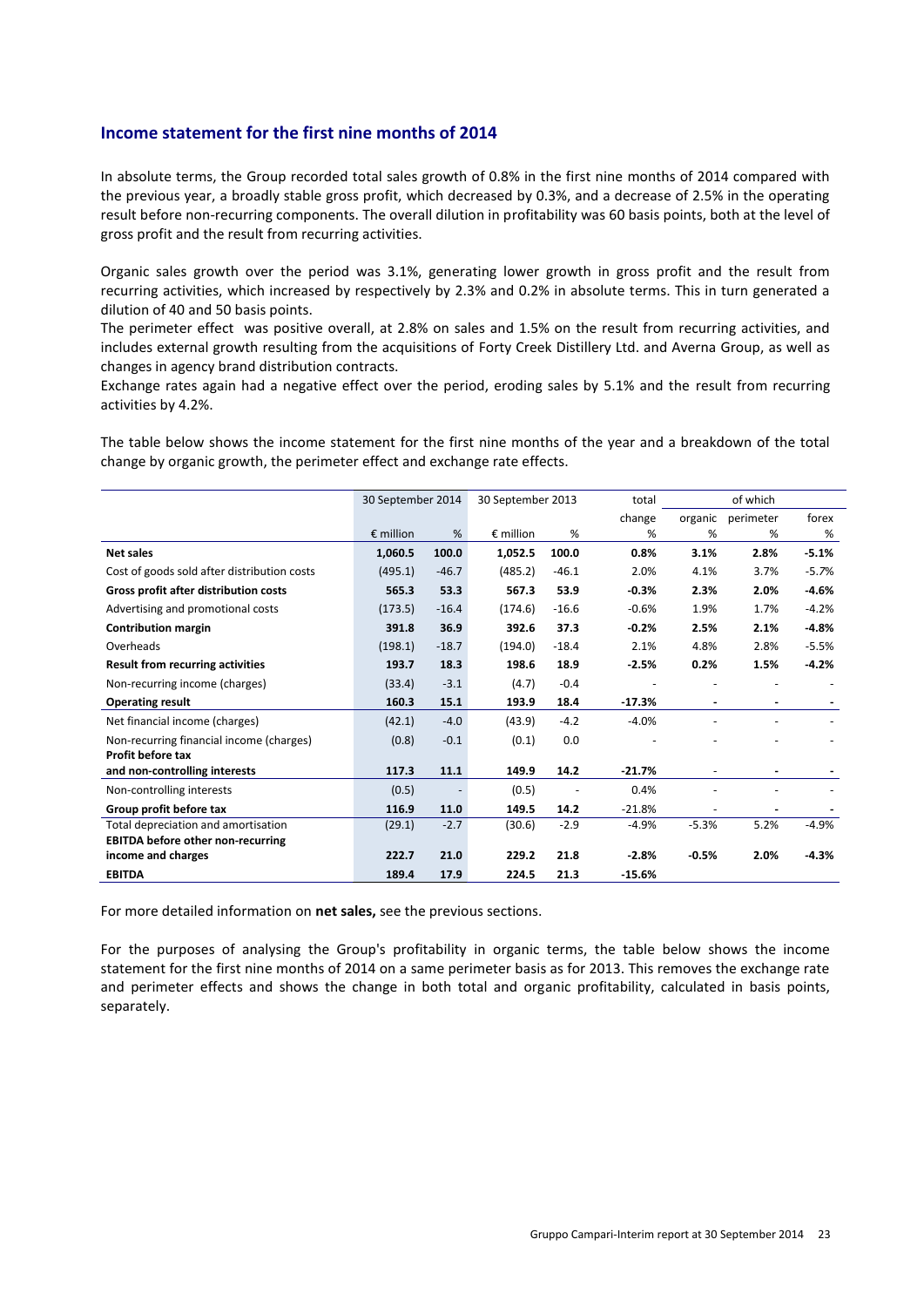|                                              | 30 September 2014         |         | 30 September 2013  |         | change in profitability |              |
|----------------------------------------------|---------------------------|---------|--------------------|---------|-------------------------|--------------|
|                                              | in line with $2013^{(*)}$ |         |                    |         |                         | organic      |
|                                              | $\epsilon$ million        | %       | $\epsilon$ million | %       | basis points            | basis points |
| <b>Net sales</b>                             | 1.085.2                   | 100.0   | 1.052.5            | 100.0   |                         |              |
| Cost of goods sold after distribution costs  | (504.9)                   | $-46.5$ | (485.2)            | $-46.1$ | -60                     | $-40$        |
| Gross profit after distribution costs        | 580.3                     | 53.5    | 567.3              | 53.9    | -60                     | -40          |
| Advertising and promotional costs            | (177.9)                   | $-16.4$ | (174.6)            | $-16.6$ | 20                      | 20           |
| <b>Contribution margin</b>                   | 402.4                     | 37.1    | 392.6              | 37.3    | -40                     | $-20$        |
| Overheads                                    | (203.4)                   | $-18.7$ | (194.0)            | $-18.4$ | $-20$                   | $-30$        |
| <b>Result from recurring activities</b>      | 199.0                     | 18.3    | 198.6              | 18.9    | -60                     | -50          |
| Total depreciation and amortisation          | (29.0)                    | $-2.7$  | (30.6)             | $-2.9$  | 20                      | 20           |
| EBITDA before other non-recurring income and |                           |         |                    |         |                         |              |
| charges                                      | 228.0                     | 21.0    | 229.2              | 21.8    | -80                     | -80          |

 $\overline{f}$  Profitability to 30 September 2014 was recalculated on a same perimeter basis as 2013, excluding the perimeter effect and exchange rate effects for the period

**Gross profit**, which was € 565.3 million at 30 September 2014, decreased slightly by 0.3% compared with 2013, leading to a total dilution in profitability of 60 basis points in the first nine months.

Stripping out the perimeter and exchange rate effects, gross profit for the organic part of the business grew by 2.3%, resulting in an organic dilution on profitability of 40 basis points. This was the result of contrasting effects in the various regions relating to the sales mix, in terms of both market and product, for the first half of the year. Specifically, as regards the geographical mix, gross profit in the first nine months included more than proportional growth in less profitable markets such as South America, as well as an erosion of profitability in Germany and Australia due to high competitive pressures. This effect was partly offset by highly profitable products on the Italian and other European markets. It should also be noted that the organic dilution is also due in part to the impact of the gradual start-up of the Group's new bottling plant in the US and the consequent external co-packing costs.

**Advertising and promotional costs** were 16.4% as a percentage of sales in the first nine months of 2014, slightly lower than in the previous year (16.6%), and thereby made up for part of the dilution at gross profit level at contribution margin level.

The **contribution margin** was € 391.8 million in the first nine months of 2014, representing a decrease in absolute terms of 0.2% compared with the previous year, and a total dilution in profitability of 40 basis points. Stripping out the negative exchange rate effect of 4.8% and the positive perimeter effect of 2.1%, organic growth was positive at 2.5%, leading to a dilution in organic profitability of 20 basis points compared with 2013.

**Overheads** increased by 2.1% overall in the first nine months, due to a positive exchange effect of 5.5%, offset by organic growth of 4.8% and a perimeter effect of 2.8%.

At organic level, therefore, overheads as a percentage of sales grew by 30 basis points, from 18.4% in 2013 to 18.7% in 2014. Overheads increased as a result of initiatives to consolidate and strengthen sales forces in the UK and Canada, commented on in the section 'Significant events during the period', which began to be implemented in the third quarter, and to the launch of direct distribution in Spain at the beginning of the year.

**The result from recurring activities** was €193.7 million, a decrease of 2.5% compared with 2013. This was 18.3% as a percentage of sales, compared with 18.9% in the previous year, and led to a decrease in profitability of 60 basis points.

Net of the impact of the perimeter effect (+1.5%) and negative exchange rate differences (-4.2%), the result from recurring activities grew by 0.2% on an organic basis, with a dilution in organic profitability of 50 basis points, due to:

- an organic dilution in gross profit (40 basis points);
- a reduction in advertising and promotional costs (20 basis points);
- an organic increase in overheads (30 basis points).

With reference to the perimeter effect of 1.5%, the positive change attributable to Forty Creek Distillery Ltd and the Averna Group was 2.3% (or € 4.6 million) at 30 September 2014. This positive change was partly offset by the negative effect attributable to the termination of some third-party brands.

**Non-recurring income and charges** showed a net negative balance of €33.4 million, compared with a net negative balance of €4.7 million in 2013. The item includes charges of € 27.8 million for goodwill impairment loss of € 16.1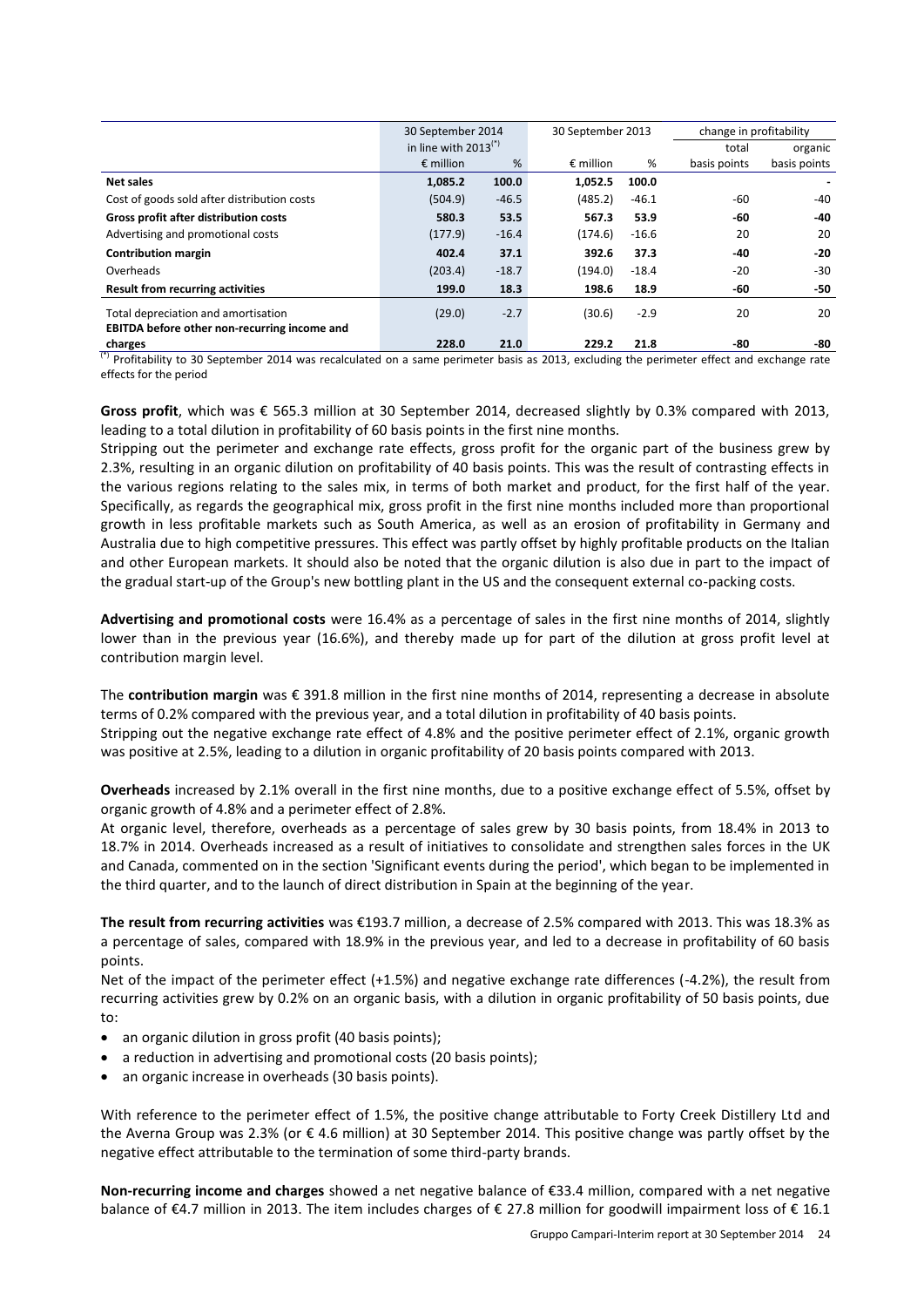million and restructuring, reorganisation and other costs related to the Group's refocusing of the product portfolio of € 11.7 million, commented on in the 'Significant events during the period' section. It also includes other net charges of € 5.6 million.

With regard to the non-recurring charges relating to the Group's restructuring projects amounting to €11.7 million, the expected positive effect in 2015 of the three restructuring projects on a combined basis is in excess of 1% of the Group result from recurring activities expected in 2014, corresponding to a payback period of approximately 3 years.

The **operating result** for the first nine months of 2014 was € 160.3 million, representing a decrease of 17.3% compared with 2013.

ROS (return on sales, i.e. operating result as a percentage of net sales) was 15.1%, a decrease on the 18.4% recorded in the previous year, due to non-recurring charges allocated by the Group in the third quarter of 2014.

**Depreciation and amortisation** for the period totalled € 29.1 million, down 4.9% compared with 2013, mainly due to the exchange rate effect (-4.9%).

**EBITDA before non-recurring income and charges** decreased by 2.8% (a 0.5% decrease at organic level) to € 222.7 million.

**EBITDA** after non-recurring charges for the period was € 189.4 million, a decrease of 15.6%.

**Net financial charges** stood at € 42.9 million at 30 September 2014, representing a decrease of € 1.1 million compared with the € 44.0 million recorded in 2013.

Average debt for the period was € 954.6 million, compared with € 909.7 million in 2013. It should be noted that average debt includes the acquisitions made in the period (Forty Creek Distillery Ltd. and Averna Group) from the closing date for both transactions at the beginning of June 2014.

The average cost of debt for the first nine months of 2014, at 5.9%, was in line with the previous year. This cost includes the effects of the negative carry on interest generated by cash and cash equivalents, held partly to pay for the acquisitions in the period, compared with the interest paid on medium-/long-term debt.

**Group profit before tax** was € 116.9 million at 30 September 2014, down 21.8% compared with 2013.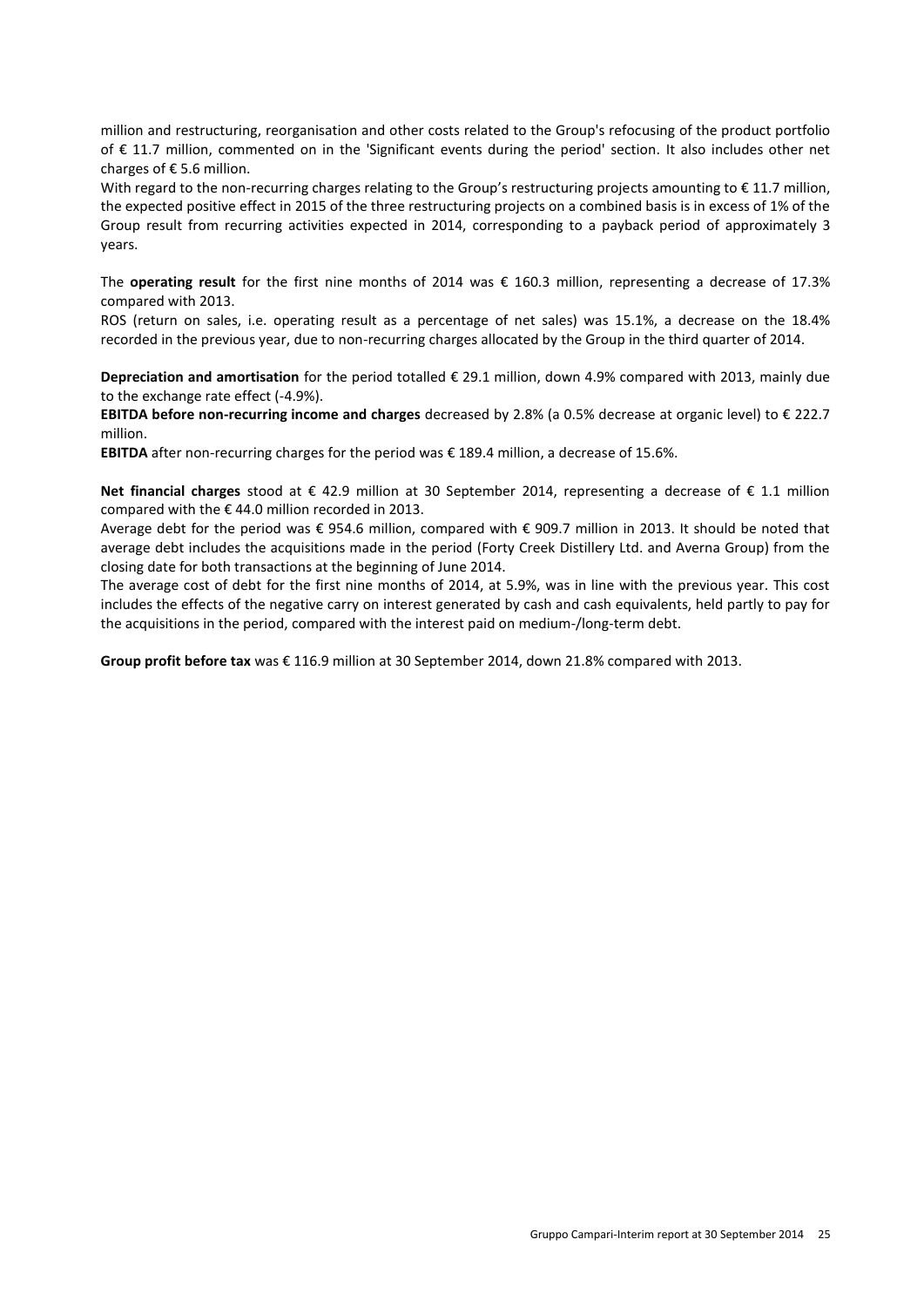# **Income statement for the third quarter of 2014**

The income statement for the third quarter of 2013 shows a positive change in sales of 5.8%, while the result from recurring activities decreased by 5.4% due to an organic contraction in the third-quarter result (-7.4%) and a negative exchange rate effect (-1.4%), only partly offset by a positive perimeter effect (+3.3%).

|                                             | Q3 2014            |         | Q3 2013            |                          | total    | of which |           |         |  |
|---------------------------------------------|--------------------|---------|--------------------|--------------------------|----------|----------|-----------|---------|--|
|                                             |                    |         |                    |                          | change   | organic  | perimeter | forex   |  |
|                                             | $\epsilon$ million | %       | $\epsilon$ million | %                        | %        | %        | %         | %       |  |
| <b>Net sales</b>                            | 374.3              | 100.0   | 353.9              | 100.0                    | 5.8%     | 1.7%     | 6.5%      | $-2.4%$ |  |
| Cost of goods sold after distribution costs | (174.5)            | $-46.6$ | (160.0)            | $-45.2$                  | 9.0%     | 3.7%     | 8.0%      | $-2.6%$ |  |
| Gross profit after distribution costs       | 199.8              | 53.4    | 193.9              | 54.8                     | 3.1%     | 0.1%     | 5.2%      | $-2.2%$ |  |
| Advertising and promotional costs           | (61.9)             | $-16.5$ | (59.2)             | $-16.7$                  | 4.4%     | 1.8%     | 4.7%      | $-2.0%$ |  |
| <b>Contribution margin</b>                  | 138.0              | 36.9    | 134.6              | 38.0                     | 2.5%     | $-0.7%$  | 5.4%      | $-2.3%$ |  |
| Overheads                                   | (68.7)             | $-18.4$ | (61.4)             | $-17.3$                  | 11.9%    | 7.3%     | 8.0%      | $-3.4%$ |  |
| <b>Result from recurring activities</b>     | 69.3               | 18.5    | 73.2               | 20.7                     | $-5.4%$  | $-7.4%$  | 3.3%      | $-1.4%$ |  |
| Non-recurring income (charges)              | (30.2)             | $-8.1$  | 0.2                |                          |          |          |           |         |  |
| <b>Operating result</b>                     | 39.1               | 10.4    | 73.4               | 20.7                     | $-46.8%$ |          |           |         |  |
| Net financial income (charges)              | (13.0)             | $-3.5$  | (15.6)             | $-4.4$                   | $-17.0%$ |          |           |         |  |
| Non-recurring financial income (charges)    | (0.1)              |         |                    |                          |          |          |           |         |  |
| Profit before tax                           |                    |         |                    |                          |          |          |           |         |  |
| and non-controlling interests               | 26.0               | 7.0     | 57.7               | 16.3                     | $-54.9%$ |          |           |         |  |
| Non-controlling interests                   | (0.2)              |         | (0.2)              | $\overline{\phantom{a}}$ | $-6.7%$  |          |           |         |  |
| Group profit before tax                     | 25.9               | 6.9     | 57.6               | 16.3                     | $-55.1%$ |          |           |         |  |
| Total depreciation and amortisation         | (10.3)             | $-2.7$  | (10.3)             | $-2.9$                   | $-0.9%$  | $-7.8%$  | 8.7%      | $-1.8%$ |  |
| <b>EBITDA before other non-recurring</b>    |                    |         |                    |                          |          |          |           |         |  |
| income and charges                          | 79.5               | 21.2    | 83.6               | 23.6                     | $-4.9%$  | $-7.4%$  | 4.0%      | $-1.4%$ |  |
| <b>EBITDA</b>                               | 49.3               | 13.2    | 83.8               | 23.7                     | $-41.1%$ |          |           |         |  |

For information on **sales** growth in the third quarter, see the section 'Sales performance in the third quarter'.

For the purposes of analysing the Group's profitability in organic terms, the table below analyses the income statement for the third quarter of 2014 on a same perimeter basis as for 2013. This removes the exchange rate and perimeter effects and shows the change in both total and organic profitability, calculated in basis points, separately.

|                                              | Q3 2014<br>in line with $2013$ <sup>(*)</sup> |         | Q3 2013            |         | change in profitability |              |
|----------------------------------------------|-----------------------------------------------|---------|--------------------|---------|-------------------------|--------------|
|                                              |                                               |         |                    |         | total                   | organic      |
|                                              | $\epsilon$ million                            | %       | $\epsilon$ million | %       | basis points            | basis points |
| <b>Net sales</b>                             | 360.0                                         | 100.0   | 353.9              | 100.0   |                         |              |
| Cost of goods sold after distribution costs  | (166.0)                                       | $-46.1$ | (160.0)            | $-45.2$ | $-140$                  | $-90$        |
| Gross profit after distribution costs        | 194.0                                         | 53.9    | 193.9              | 54.8    | $-140$                  | -90          |
| Advertising and promotional costs            | (60.3)                                        | $-16.7$ | (59.2)             | $-16.7$ | 20                      | $\Omega$     |
| <b>Contribution margin</b>                   | 133.7                                         | 37.1    | 134.6              | 38.0    | $-120$                  | -90          |
| Overheads                                    | (65.9)                                        | $-18.3$ | (61.4)             | $-17.3$ | $-100$                  | $-90$        |
| <b>Result from recurring activities</b>      | 67.9                                          | 18.8    | 73.2               | 20.7    | $-220$                  | $-180$       |
| Total depreciation and amortisation          | (9.5)                                         | $-2.7$  | (10.3)             | $-2.9$  | 20                      | 30           |
| EBITDA before other non-recurring income and |                                               |         |                    |         |                         |              |
| charges                                      | 77.4                                          | 21.5    | 83.6               | 23.6    | $-240$                  | $-210$       |

<sup>(\*)</sup> Profitability for the third quarter of 2014 was recalculated on a same perimeter basis as 2013, excluding the perimeter and exchange rate effects for the period.

**Gross profit** rose by 3.1% in absolute terms in the third quarter, a total dilution of 140 basis points compared with the third quarter of 2013, decreasing as a percentage of sales from 54.8% in 2013 to 53.4% in 2014. At organic level, the dilution was reduced to 90 basis points, which was however higher than that in the first nine months (40 basis points), as a result of the lower results achieved in the quarter in the historically highly profitable markets of Italy and the Rest of Europe, which were not completely offset by the strong recovery in sales in the US.

Spending on **advertising and promotions** was broadly in line with the previous year as a percentage of sales, at 16.5% in 2014 compared with 16.7% in 2013. At the organic level, the figure was unchanged compared with 2013.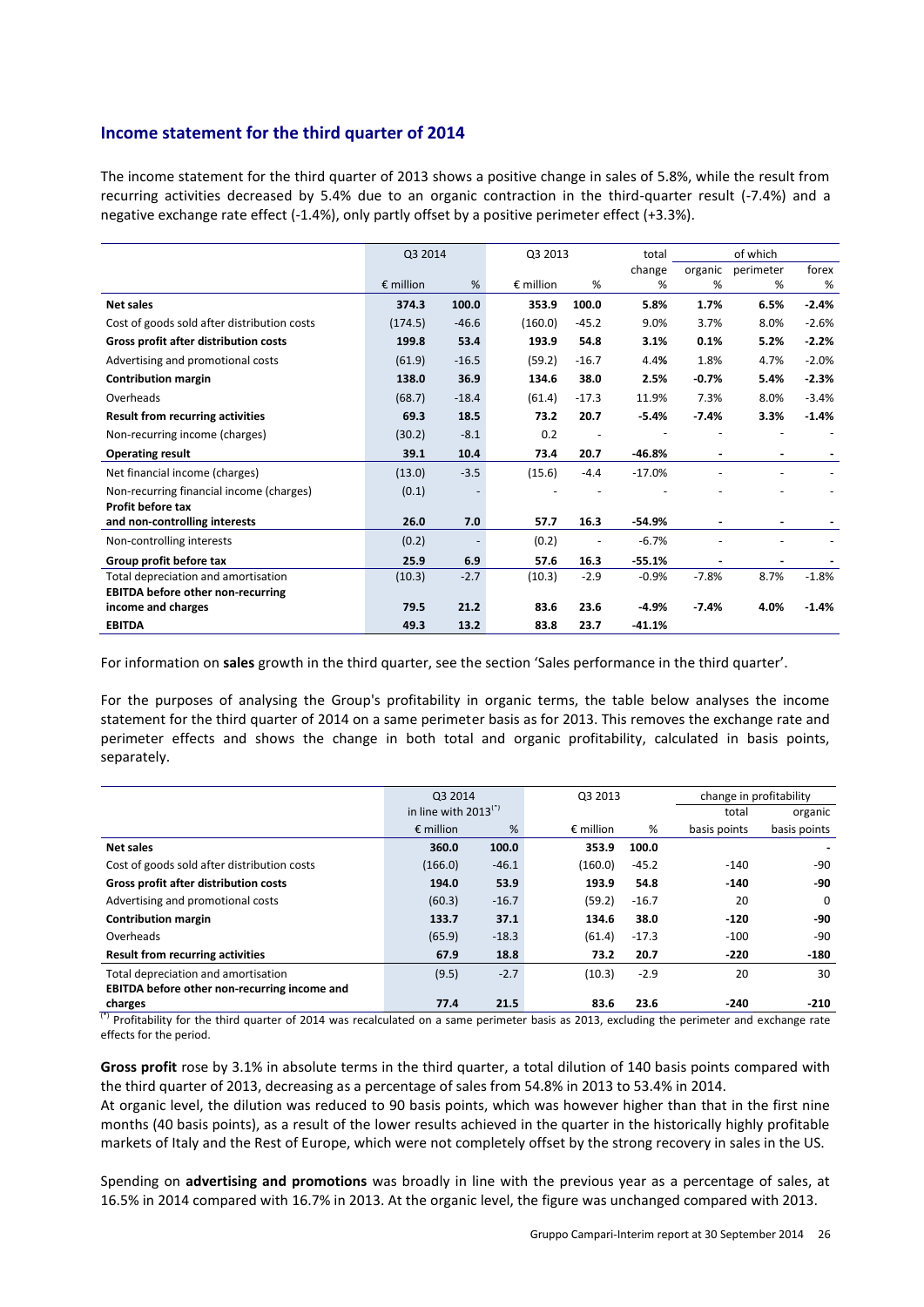The **contribution margin** in the quarter, at € 138.0 million, increased by 2.5%, a smaller increase than that registered by sales, due to organic growth (-0.7%), a negative exchange rate effect (-2.3%) and a positive perimeter effect (+5.4%). The total dilution of 120 basis points is reduced to 90 basis points at organic level.

**Overheads** for the quarter increased by 11.9% in absolute terms, and were higher as a percentage of sales than in the third quarter of 2013 (18.4% in 2014 compared with 17.3% in 2013).

Stripping out exchange rate and perimeter effects, organic growth was 7.3%, contributing to a dilution in the result from recurring activities of 90 basis points. Overheads increased as a result of initiatives to consolidate and strengthen sales structures in the UK and Canada, commented on in the section 'Significant events during the period', which began to be implemented in the third quarter, and to the launch of direct distribution in Spain at the beginning of the year.

The **result from recurring activities,** at € 69.3 million, decreased by 5.4% compared with the third quarter of 2013, leading to a total dilution in profitability of 220 basis points.

Excluding the negative exchange rate effect of 1.4% and the positive perimeter effect of 3.3%, the organic component made a negative contribution of 7.4%, which reduced the organic dilution of profitability to 180 basis points.

With reference to the perimeter effect of 3.3%, the positive change attributable to Forty Creek Distillery Ltd and the Averna Group was 6.3% (or € 4.6 million) at 30 September 2014. This positive change was partly offset by the negative effect attributable to the termination of some third-party brands.

**Net non-recurring charges**, at € 30.2 million, notably included goodwill impairment loss of € 16.1 million, restructuring, reorganisation and other costs related to the Group's refocusing of the Group's product portfolio of € 11.7 million, for a total of € 27.8 million, allocated in the third quarter and commented on in the 'Significant events during the period' section. It also includes other net charges of €2.4 million.

As a result of the phenomena commented on above and in particular to the non-recurring costs of the quarter, the **operating result** was €39.1 million, with a total contraction of 46.8%.

**EBITDA before non-recurring items** decreased by 4.9% to €79.5 million.

**EBITDA** decreased by 41.1% compared with the third quarter of 2013 to €49.3 million, due to non-recurring charges in the third quarter.

**Net financial charges** were € 13.1 million in the third quarter, in line with the previous quarters of the year, despite an increase in net debt. This increase, which was due to acquisitions in the year, did not generate additional interest costs, as the transactions were largely financed using the Group's cash. Compared with the previous year, the quarter was boosted by exchange rate gains.

**Group profit before tax** was € 25.9 million in the third quarter of 2014, a decrease of 55.1% compared with the third quarter of 2013.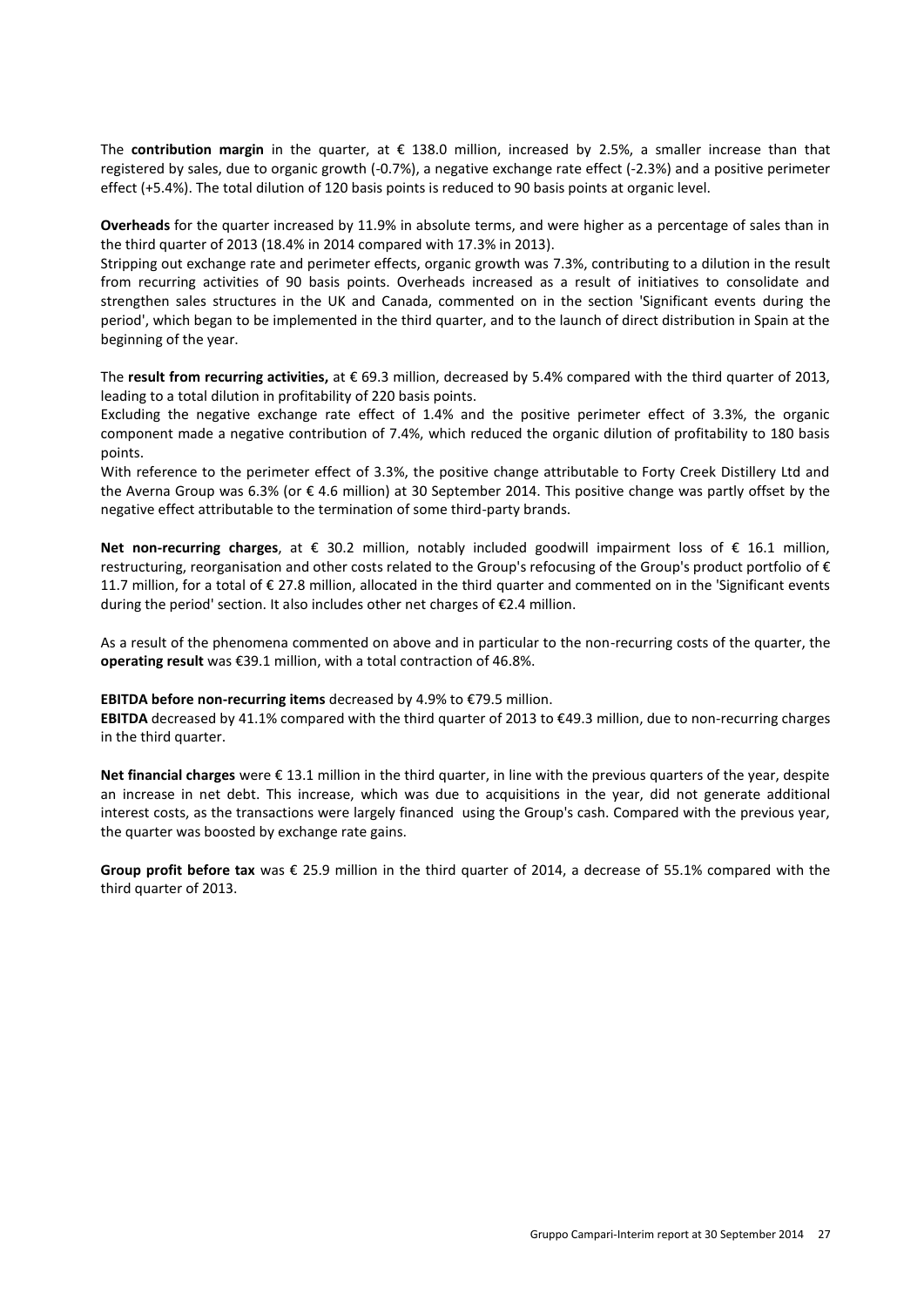# **Financial situation**

#### **Breakdown of net debt**

At 30 September 2014, consolidated net debt stood at €1,035.0 million, or € 182.3 million higher than the € 852.8 million registered at 31 December 2013.

However, compared with 30 June 2014, net debt was down by  $\epsilon$  64.1 million due to cash flows generated during the period.

The table below shows how the debt structure changed during the three periods under review.

|                                          | 30 September 2014  | 30 June 2014       | change             | 31 December 2013   | change             |
|------------------------------------------|--------------------|--------------------|--------------------|--------------------|--------------------|
|                                          | $\epsilon$ million | $\epsilon$ million | $\epsilon$ million | $\epsilon$ million | $\epsilon$ million |
| cash and cash equivalents                | 262.2              | 272.8              | (10.6)             | 444.2              | (182.0)            |
| payables to banks                        | (93.1)             | (175.6)            | 82.5               | (122.3)            | 29.1               |
| real estate lease payables               | (0.1)              | (0.1)              |                    | (0.0)              | (0.1)              |
| private placement and bond               | (86.0)             | (0.0)              | (86.0)             | (28.9)             | (57.1)             |
| other financial receivables and payables | (38.0)             | (30.3)             | (7.7)              | 18.9               | (56.9)             |
| short-term net cash position             | 45.0               | 66.8               | (21.7)             | 311.9              | (266.9)            |
| payables to banks                        | (11.7)             | (14.8)             | 3.0                | (0.6)              | (11.2)             |
| real estate lease payables               | (1.3)              | (1.3)              | (0.0)              | (1.3)              | (0.0)              |
| private placement and bond               | (1,097.2)          | (1, 170.0)         | 72.8               | (1, 167.7)         | 70.5               |
| other financial receivables and payables | 35.2               | 25.0               | 10.2               | 9.6                | 25.6               |
| medium-/long-term net debt               | (1,075.0)          | (1, 161.1)         | 86.0               | (1, 159.9)         | 84.9               |
| debt relating to operating activities    | (1,030.0)          | (1,094.3)          | 64.3               | (848.0)            | (182.0)            |
| payables for put options and earn-out    | (5.0)              | (4.8)              | (0.2)              | (4.8)              | (0.2)              |
| net debt                                 | (1,035.0)          | (1,099.1)          | 64.1               | (852.8)            | (182.3)            |

The increase in debt compared with 31 December 2013 was due to two acquisitions completed in the first half of 2014: Forty Creek Distillery Ltd. and Averna Group. These were settled in June 2014 for a total acquisition cost of € 237.3 million. The financial position at 30 June 2014 already took account of these acquisitions.

In terms of structure, the net financial position at 30 September 2014 confirms a positive split between the Group's short- and medium-/long-term debt.

The short-term net cash position was € 45.0 million at 30 September 2014, consisting of cash and cash equivalents of € 262.2 million, offset by payables to banks totalling € 93.1 million.

With regard to changes in the short-term debt items, the \$40 million first tranche of the private placement issued by Campari America in 2009 was extinguished in June 2014.

At 30 September 2014, the first tranche of the bond issued by the Parent Company in 2003 and maturing in 2015 (€ 86 million) was reclassified as short-term debt.

The remaining tranches of the Parent Company's bonds and Campari America's private placement are all classified as medium-to-long-term debt since they mature more than 12 months after the date of this report.

Medium-to-long-term debt, almost exclusively comprising existing bonds, decreased mainly as a result of the reclassification described above, with a remaining balance, at the date of this Report, of €1,075.0 million.

Currency fluctuations between 31 December 2013 and 30 September 2014, particularly in the US dollar, had a considerable effect on consolidated net debt, causing it to rise by  $\epsilon$  11.4 million.

Furthermore, the Group's net debt shows a financial payable of €5.0 million that includes the residual payable for the Sagatiba earn-out and the purchase of non-controlling interests in relation to the Jamaican acquisition. The changes in the period were fully offset, and include a decrease relating to a payment of € 0.3 million and an increase relating to exchange rate effects of € 0.5 million.

The agreements relating to the bonds issued by the Parent Company and the Campari America private placement include negative pledges and covenants. If the Group does not comply with the clauses mentioned below, after an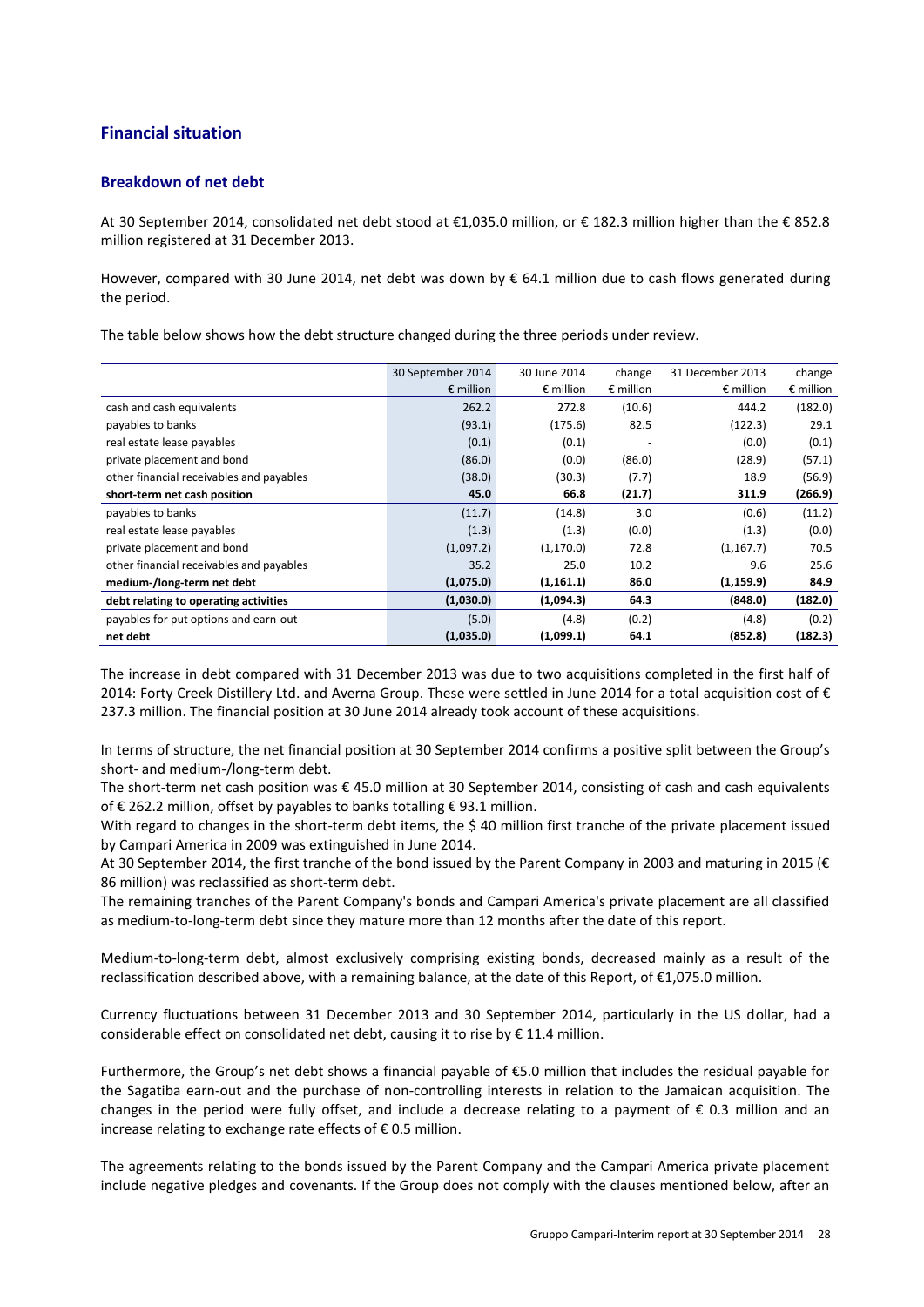observation period in which any breach has not been rectified, it may be served with notice to repay the residual debt. The ratios are constantly monitored by the Group.

The negative pledge clauses are intended to limit the Group's ability to grant significant rights over the Group's assets to third parties, in particular by establishing specific restrictions on selling or pledging assets.

The covenants include the Group's obligation to attain particular levels for certain financial indicators, most notably the ratio of net debt to EBITDA. Net debt is the Group's net financial position calculated at average exchange rates for the previous 12 months; EBITDA is the Group's operating result before depreciation, amortisation and noncontrolling interests, pro-rated to take account of acquisitions in the past 12 months.

At 30 September 2014, this multiple was 2.9 (compared with 3.1 at 30 June 2014 and 2.5 at 31 December 2013).

#### **Operating working capital**

The breakdown of the total change compared with 31 December 2013, divided into organic change, exchange rate effects and perimeter effect, is as follows:

|                            | 30 September 2014  | 31 December 2013   | total                        | of which                      |                                 |                             |
|----------------------------|--------------------|--------------------|------------------------------|-------------------------------|---------------------------------|-----------------------------|
|                            | $\epsilon$ million | $\epsilon$ million | change<br>$\epsilon$ million | organic<br>$\epsilon$ million | perimeter<br>$\epsilon$ million | forex<br>$\epsilon$ million |
| receivables from customers | 261.7              | 288.5              | (26.9)                       | (49.6)                        | 23.5                            | (0.7)                       |
| inventories                | 542.2              | 447.1              | 95.1                         | 51.9                          | 22.2                            | 21.0                        |
| payables to suppliers      | (208.8)            | (198.1)            | (10.7)                       | 9.0                           | (15.6)                          | (4.0)                       |
| operating working capital  | 595.1              | 537.5              | 57.6                         | 11.3                          | 30.1                            | 16.2                        |

Operating working capital at 30 September 2014 was € 595.1 million, up € 57.6 million on 31 December 2013. Of the € 30.1 million perimeter effect, € 32.3 million is due to the acquisitions of Forty Creek Distillery Ltd. and Averna Group. The remainder concerns the deconsolidation of CISC 'Odessa Sparkling Wine Company', which was sold in April 2014, and of Société Civile du Domaine de Lamargue and Lamargue S.a.r.l., which were sold in August 2014.

Net of this perimeter effect (+€ 30.1 million) and the exchange rate effect (+€ 16.2 million), working capital increased by a net  $\epsilon$  11.3 million in the first nine months of 2014. This change was mainly due to an increase of  $\epsilon$ 51.9 million in the value of inventories, offset by a € 49.6 million reduction in trade receivables, both of which were the result of the seasonal nature of the Group's business, meaning that inventories are very high at the end of September, while receivables are traditionally higher in December in absolute terms than in the rest of the year. The continued expansion of the Group into new markets also dictates a need to adjust inventories.

The table below compares the working capital figures at 30 September 2014 with those at 30 June 2014, 31 December 2013 and 30 September 2013; operating working capital is also shown, for each period-end, as a proportion of sales over the previous 12 months.

|                                                            | 30 September 2014  |                    | 30 June 2014 31 December 2013 | 30 September 2013  |
|------------------------------------------------------------|--------------------|--------------------|-------------------------------|--------------------|
|                                                            | $\epsilon$ million | $\epsilon$ million | $\epsilon$ million            | $\epsilon$ million |
| receivables from customers                                 | 261.7              | 312.9              | 288.5                         | 274.7              |
| inventories                                                | 542.2              | 498.1              | 447.1                         | 489.2              |
| payables to suppliers                                      | (208.8)            | (193.4)            | (198.1)                       | (202.5)            |
| operating working capital                                  | 595.1              | 617.5              | 537.5                         | 561.4              |
| sales in the previous 12 months                            | 1,532.1            | 1,511.7            | 1,524.1                       | 1,461.7            |
| working capital as % of sales in the previous 12 months    | 38.8               | 40.9               | 35.3                          | 38.4               |
| operating working capital as % of sales in the previous 12 |                    |                    |                               |                    |
| months, adjusted for the perimeter effect (%)              | 37.4               | 38.7               |                               |                    |

Operating working capital as a percentage of net sales in the last 12 months was 38.8% at 30 September 2014. Since the acquisitions of Forty Creek Distillery Ltd. and Fratelli Averna S.p.A. took place in June 2014, the statement of financial position data at 30 September 2014 include the working capital of the acquired companies, while the sales reported for the previous 12 months include sales from the acquired brands for the third quarter of 2014 only. However, if the statement of financial position data and income statement data is adjusted to take account of the consolidation of the acquired companies, the operating working capital would be reduced to 37.4% of net sales, compared with 38.7% at 30 June 2014, 35.3% at 31 December 2013 and 38.4% in the corresponding period of the previous year.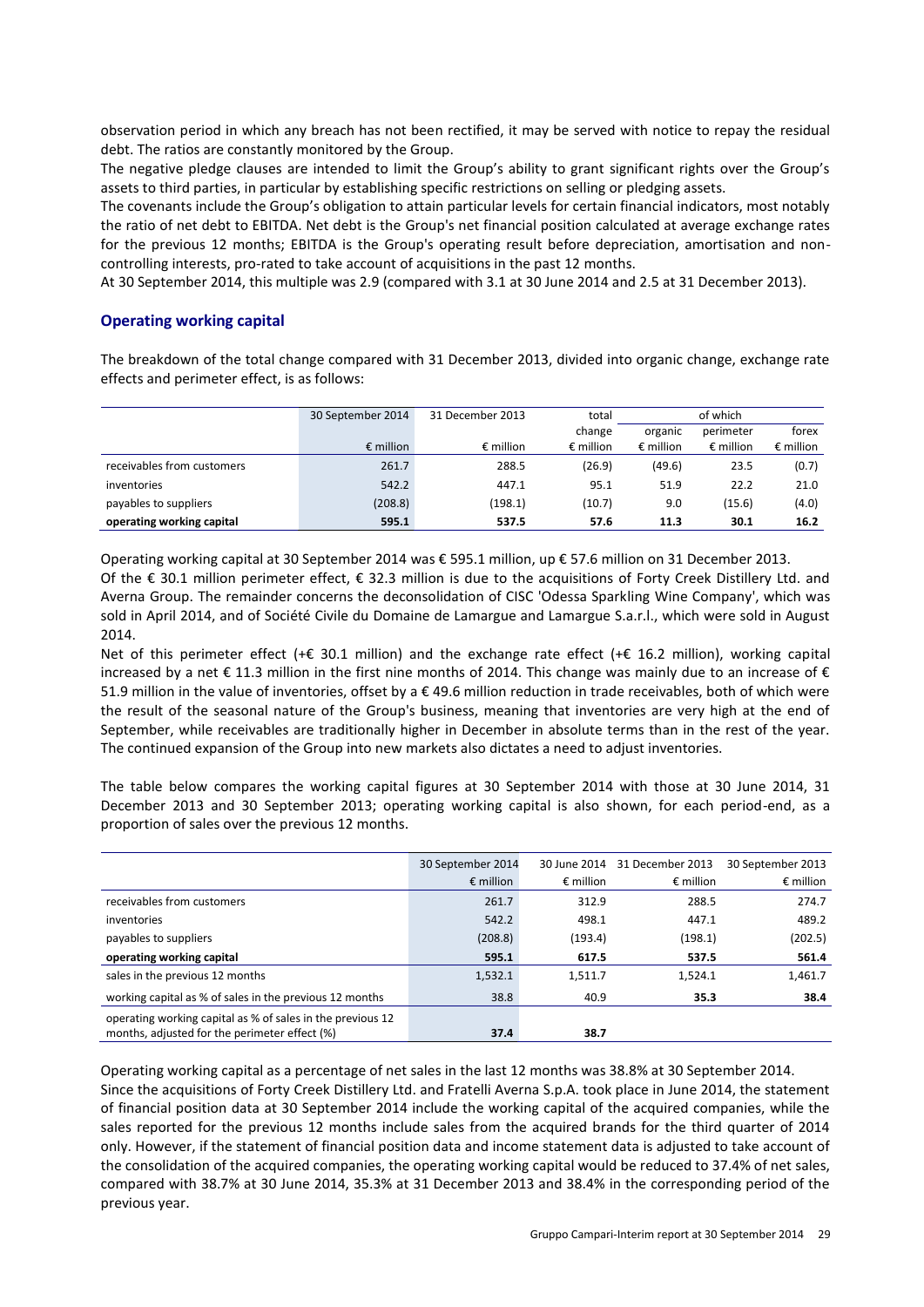# **Events taking place after the end of the period**

No significant events have taken place after the end of the period.

# **Outlook**

Results in the first nine months 2014 showed key indicators in line with expectations.

With regard to the third quarter, despite the very adverse weather conditions in Europe and a very tough comparison base in Italy, organic sales performance was positive and driven, in particular, by the expected recovery in the US.

Looking at the year end, we believe that despite the persistent volatility in some of the Group's markets and the unfavourable macroeconomic scenario, the good momentum behind the key combinations of brands and markets will continue, driving the Group's outperformance of local trends in core markets. In particular, we expect that the good momentum of the aperitifs portfolio across all markets will continue, positively impacting the business in the last quarter.

On the other hand, the full recovery of the gross margin dilution registered in the first nine months 2014 on a full year basis will depend upon the evolution of the sales mix. In particular, the positive effect of the good momentum of aperitifs business across all markets could be overall lessened by the relative outperformance of the lower margin markets (Latin America and Russia) and a persisting price competition in Australia and in Germany.

Moreover, we expect that the start-up of the recent initiatives strengthening the Group's distribution platforms in Canada and UK as well as the set-up of the in-market company in Spain are expected to drive a temporary spike in organic growth of structure costs in the remainder of the year.

Looking forward, the positive evolution of the business is expected to continue, benefitting also from a more benign input costs environment, the positive reversal in 2015 of the temporary overlapping production costs affecting 2014, and the paybacks of the announced restructuring projects, mentioned in the comments to nine months results, which are expected to increase focus on the owned core business as well as the new investments in strengthened distribution capabilities.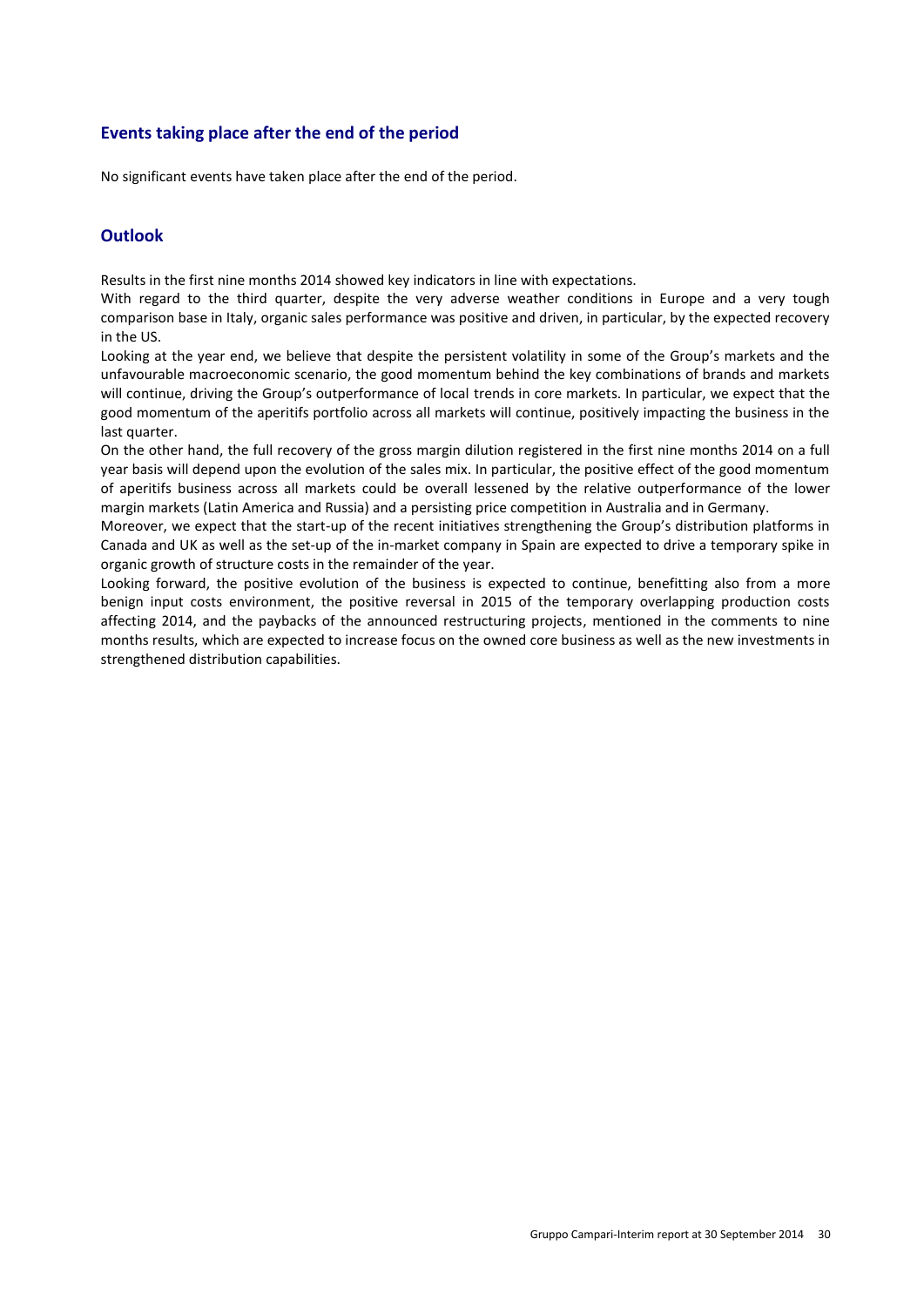### **Information on the figures presented**

For ease of reference, all figures in this interim report on operations are expressed in millions of euro to one decimal place, whereas the original data is recorded and consolidated by the Group in thousands of euro. Similarly, all percentages that relate to changes between two periods, rather than figures shown as a percentage of sales or other indicators, are always calculated on the basis of the original data in thousands of euro.

The use of values expressed in millions of Euros may therefore result in apparent discrepancies in both absolute values and percentage changes.

#### **Alternative performance indicators**

This interim report on operations presents and comments upon certain financial indicators and reclassified financial statements that are not defined by IFRS. These indicators, which are defined as they were in the 2013 annual report, are used to analyse the Group's performance in the 'Highlights' and 'Half-year report' sections.

### **Other information**

In accordance with article 70, paragraph 8, and article 71, paragraph 1-*bis*, of Consob's Issuer Regulations, the Board of Directors has decided to take advantage of the option to derogate from the obligations to make available to the public the information documents prescribed in relation to significant mergers, spin-offs, capital increases through contributions in kind, acquisitions and disposals.

Sesto San Giovanni, 12 November 2014

Chairman of the Board of Directors Luca Garavoglia

Paolo Marchesini, the director responsible for preparing the company's accounting statements, hereby declares that, pursuant to paragraph 2, article 154-*bis* of the TUF, this interim report accurately represents the figures contained in the Group's accounting records.

> *Chief Financial Officer* Paolo Marchesini